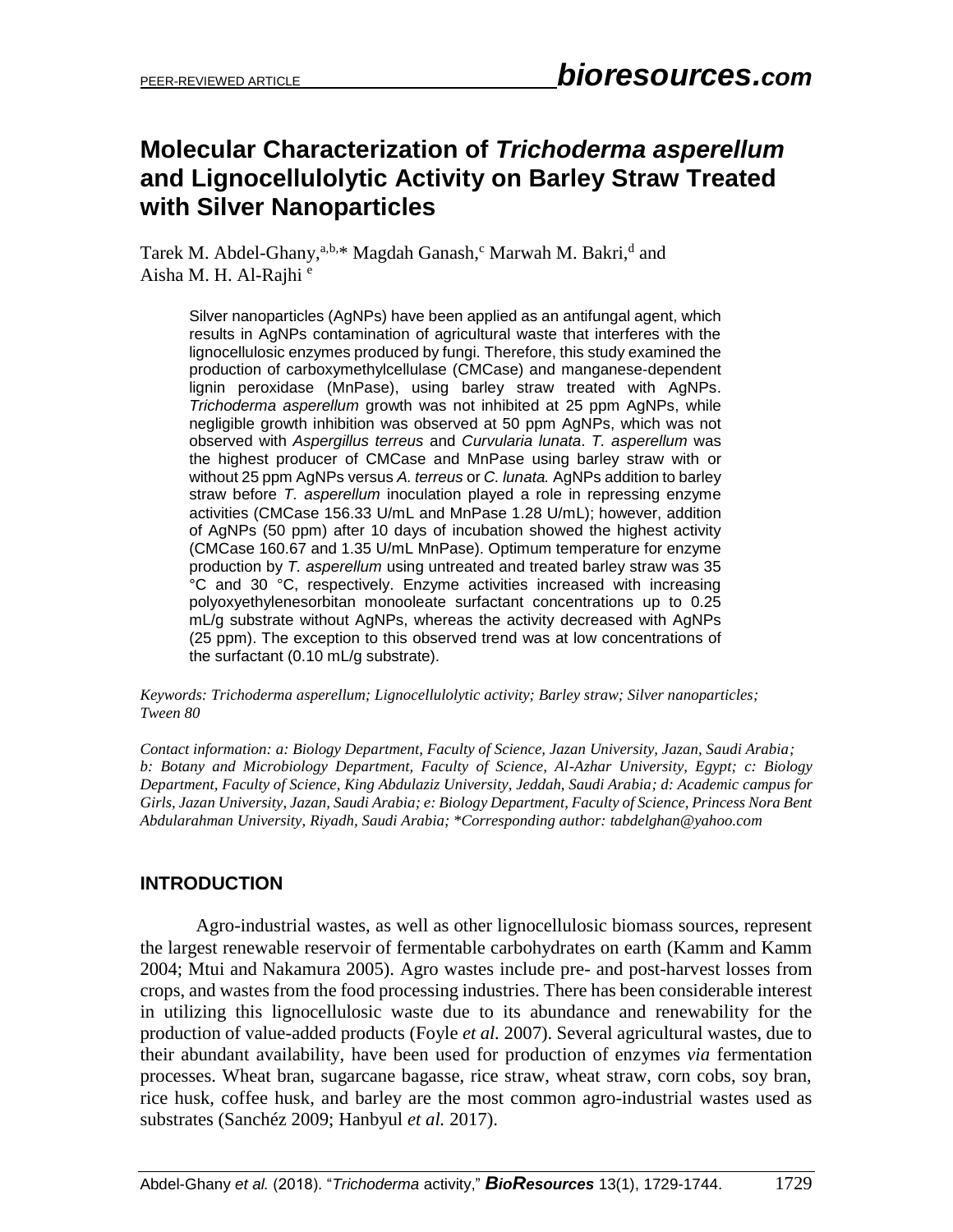Lignocellulases are key enzymes involved in the depolymerization of lignocellulosic biomass, and they have a vast array of industrial applications. These enzymes, particularly cellulases, are produced during the fermentation of lignocellulosic biomasses; cellulases are employed in numerous industrial applications, such as food, textile, pulp and paper, and detergent production (Graminha *et al.* 2008; Hebeish *et al.* 2009). Lignin peroxidases (LiPase), manganese-dependent peroxidases (MnPase), and laccase are the three major lignin-degrading enzymes; they have great potential for industrial applications (D'Souza *et al.* 2006). Hanbyul *et al.* (2017) mentioned that utilization of agricultural wastes for enzyme production will contribute to an increase in economical and environmentally sustainable production of valuable products.

Filamentous fungi, particularly basidiomycetes, are the main decomposers of lignocellulosic biomasses in nature. This is due to their development of fungal hyphae, which enables them to penetrate plant tissues, and their new enzymatic pathways that allow degradation of the structural compounds of plant tissues (Reese 1976; Rabinovich *et al.* 2004; Boer *et al.* 2005). Singhania *et al.* (2009) successfully demonstrated that several *Trichoderma* spp. can be cultivated onto various lignocellulosic materials. Studies conducted with *T. asperellum* have reported the potential of this fungus for producing a range of glycoside hydrolases (GHs), which can degrade the carbohydrates in the plant cell walls to release proteins, bioactive polymers, and simple sugars (da Silva Aires *et al.* 2012; Bech *et al.* 2015; Selvamani *et al.* 2015). *T. asperellum* will grow on substrates, such as cellulose (Raghuwanshi *et al.* 2014). Enzymes produced by *Trichoderma* spp. have been investigated for the decomposition of a range of substrates, such as wheat straw (Alvira *et al.* 2013), wet-exploded corn stover (Rana *et al.* 2014), and rice straw (Zhang *et al.* 2009; Kogo *et al.* 2017). *T. harzianum* produced high levels of filter-paperase (FPase) and cellobiohydrolase (CBH) from barley straw (Hanbyul *et al.* 2017).

Fungal sensitivity to silver nanoparticles (AgNPs) has been recently investigated (Abdel-Ghany*et al.* 2017). There are reports that AgNPs are able to bind to yeast cell walls and cell membranes, which contaminates the intracellular components (Nasrollahi *et al.* 2011). Lee *et al.* (2010) stated that AgNPs inhibit the budding process and mycelia growth. AgNPs inhibits fungal growth and sporulation processes (Abdel-Ghany 2013; Abdel-Ghany *et al.* 2013; Pinto *et al.* 2013; Abdel-Ghany *et al.* 2017). Previous research conducted by Gutarowska *et al.* (2012) showed that AgNPs applied to different technical materials, such as paper, leather, wood, and textiles, were more effective at suppressing biological growth from fungi than from bacteria and yeasts. The AgNPs caused changes to the activities of the enzymes secreted by the fungi (Pietrzak *et al.* 2015). For *Penicillium chrysogenum*, the activities of the enzymes  $\alpha$ - and  $\beta$ -glucosidase, acid phosphatase, and *N* $a$ cetyl- $\beta$ -glucosamidase were altered. The activities of alkaline and acid phosphatase, esterase (C4),  $\beta$ -galactosidase,  $\alpha$ - and  $\beta$ -glucosidase, and naphtol-AS-BI-phosphohydrolase enzymes secreted by *Aspergillus niger* were affected by AgNPs, as reported by Pietrzak *et al.* (2015). Although antimicrobial activities, as well as microbial immobilization of secreted enzymes, by AgNPs have been reported, it has also been published that lower concentrations of AgNPs promote the activities of  $\beta$ -glucosidase in soil media (Durga *et al.* 2015). Soil fungi are known to be tolerant to the presence of heavy metals (Baldrian 2003; Tuomela *et al.* 2005); however, the sensitivity of fungi to heavy metals can vary among species and strains (Baldrian 2003; Fomina *et al.* 2007). Degradation of cotton fabrics has been evaluated by enzymatic hydrolysis with cellulase. Silver, and particularly  $TiO<sub>2</sub>$ , nanoparticles suppressed the biodegradation of cotton fabrics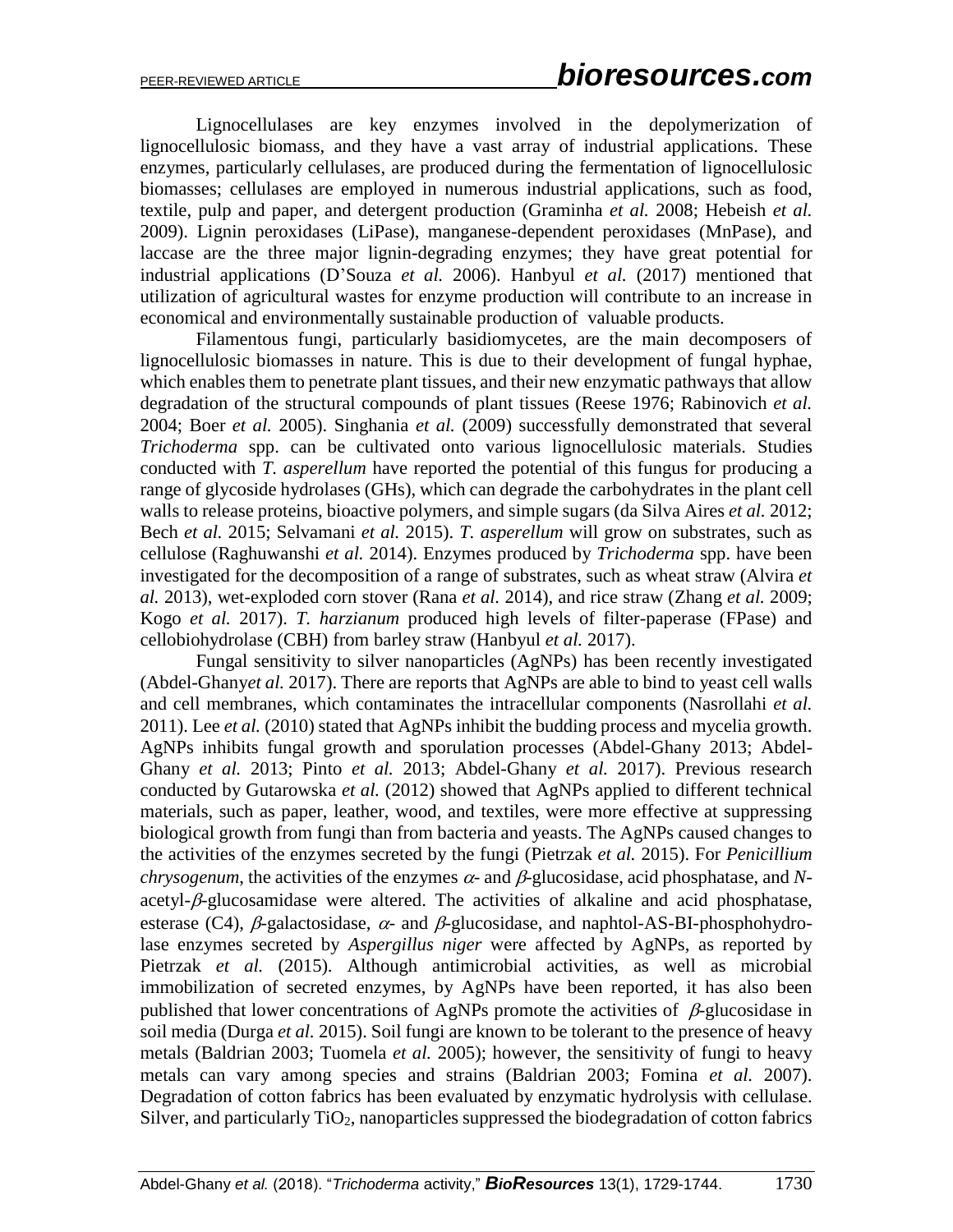by such enzymes (Lazić *et al.* 2015). Recently, Milošević *et al.* (2017) suggested that AgNPs hinders the biodegradation of cotton and cotton/polyethylene terephthalate (PET) fabrics. The aim of this study was to assess the capability of *T. asperellum, Aspergillus terreus*, and *Curvularia lunata* to biosynthesize certain lignocellulolytic enzymes when grown on agricultural waste treated with different concentrations of AgNPs.

#### **EXPERIMENTAL**

#### **Isolation of Fungi Resistance to Silver Nanoparticles with Lignocellulolytic Activity**

Sterile Whatman filter papers were immersed in solutions containing 50 ppm of AgNPs (<100 nm; Sigma-Aldrich). The treated filter paper was placed into a glass beaker containing 5 cm of agricultural soil, which was then covered by an additional 5 cm of soil. The beaker was incubated at 30 °C for 4 weeks. Sterile Whatman filter papers without AgNPs were used as a control and were prepared in a similar manner. The appearances of fungal spots on the filter papers were isolated and identified according to established literature protocols (Ellis 1971; Raper and Fennell 1973; Samuels *et al.* 1999). The identification of fungal species that are resistant to AgNPs was confirmed by using molecular characterization, where the genomic DNA was extracted by freeze fracturing in liquid nitrogen in accordance to the procedure described by Sharma *et al.* (2007). Approximately 0.2 g of the mycelia was placed into liquid nitrogen in a test tube for 10 min and vigorously homogenized. Then, 500  $\mu$ L of a DNA extraction buffer (200 mM tris-HCl buffer (pH 8.0), 240 mM NaCl, 25 mM EDTA, and 1% SDS (sodiumdodecyl sulfate) was pipetted into the test tube and mixed for 5 min; afterwards, the mixture was centrifuged for 5 min at 10,000 rpm. The separated supernatant was gently mixed with an equal volume of 1:1 (v/v) phenol-chloroform solution for 30 min, which was then centrifuged at 12,000 rpm. The lighter (top) phase was gently withdrawn and mixed with a 0.1 volume portion of 3 M CH3COONa solution (pH 5.2) and a 2 volume portion of 96% ethanol for 60 min at -20°C. The collected DNA pellets from this treatment, after centrifugation, were washed with 70% ethanol, dried, and re-suspended in 100  $\mu$ L of distilled water.

# **PCR Amplification**

*Trichoderma asperellum* was identified based on Internal transcribed spacer (ITS) rDNA sequence (18S- 28S rRNA), according to White *et al.* (1990). The sequences of the ITS1 and ITS4 primers were 5′TCCGTAGGTGAACCT TGC GG3′ and 5′TCCTCCGCTTATTGATAT GC3′, respectively. The PCR analysis was carried out according to Sambrook *et al*. (2001). Molecular Evolutionary Genetic Analysis software (version 6; MEGA6) was used for the phylogenetic analyses (Tamura *et al.* 2013). The closest homologues to the sequences were selected, and multiple sequence alignments were carried out using the Clustal W program in the MEGA6 software. A phylogenetic tree was constructed using the neighbor joining method with 1,000 bootstrap replicates based on the ITS gene sequences in order to show the phylogenetic relationships between the fungal isolate and the closely-related strains retrieved from the National Center for Biotechnology Information (NCBI) Gen Bankdatabase.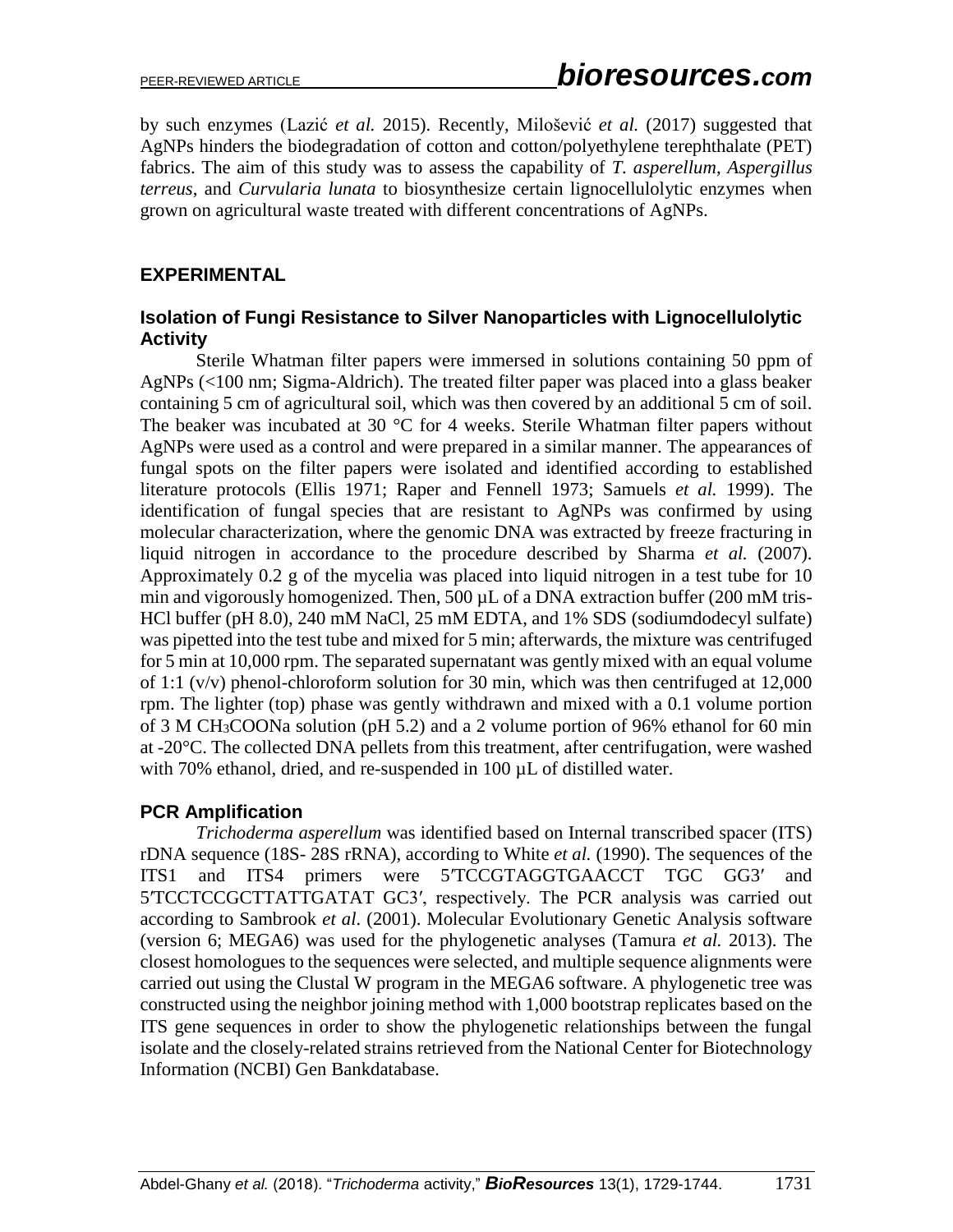#### **Poisoned Food Technique for Anti-Fungal Assay of AgNPs**

Potato dextrose agar (PDA) media before autoclaving were supplemented with different concentrations of AgNPs (0, 25, 50, or 100 ppm) (Abdelghany *et al*. 2017). About 25 mL of the growth medium was poured into each Petri dish and allowed to solidify. A 5 mm disc of a 5-day old culture of the fungal isolates was placed at the center of the Petri dish, which was then incubated at 30  $\degree$ C for 7 days; the fungal radial growth was then measured. PDA medium without the AgNPs served as control. The colony radius was measured after 6 days. Inhibition of the fungal growth in relation to the control treatment was calculated as,

$$
I = \left(\frac{c - T}{c}\right) * 100\%
$$
\n<sup>(1)</sup>

Where *I* is the fungal growth inhibition (%), *C* is the radial fungal growth with the control (cm), and *T* is the radial fungal growth with the AgNP treatment (cm).

#### **Agriculture Waste Preparation Prior to Fungal Treatment**

Fresh barley straw without any deterioration was harvested, washed with sterile water, and air-dried. The straw was cut into approximately three cm lengths, milled in an electric grinder, and sieved to obtain uniform particles (1 mm). The milled straw was used as an enzyme substrate once it had been treated with 5% NH<sub>4</sub>OH for 72 h at 4  $^{\circ}$ C and neutralized with  $2 \text{ N} (\text{NH}_4)_2\text{SO}_4$ . The neutralized mill straw was swollen with water, which was then used as the substrate for enzyme assays.

#### **Enzymes Production at Different AgNPs Concentrations**

Each five grams of the above prepared barley straw were soaked separately in 20 mL solutions that contained 25, 50, or 100 ppm of AgNPs in 250 mL Erlenmeyer flasks. The substrate was wetted with 20 mL of a moistening agent (distilled water) as a control sample and then autoclaved. A 5 mm disc of a 5-day old active fungal culture was used to inoculate each flask. The flasks were incubated at 30 °C for 15 days. After the incubation period, 50 ml of distilled water were added to each flask and shaken for 60 min with a shaker set to 200 rpm. All of the contents of the flask were filtered through a muslin cloth on a glass funnel into a clean and dried flask. The cooled filtrates were centrifuged at 80,000 rpm for 10 min. The clear supernatants obtained after centrifugation were used as a crude source of cultured fungal enzymes.

#### **Effect of AgNPs on Enzymes Production after 10 days of Inoculation**

Five grams of the prepared barley straw were soaked in solutions that contained 25, 50, or 100 ppm of AgNPs in 250 mL Erlenmeyer flasks. At the same time, five grams of prepared barley straw were soaked in sterile distilled water without AgNPs, which were then filtered. The substrate was wetted with 20 mL of a moistening agent and then autoclaved. A 5 mm disc of a 5-day old active fungal culture was used to inoculate each flask, which were then incubated at 30 °C for 15 days. Different concentrations of AgNPs were added to untreated (*i.e.*, without AgNPs) and inoculated straw after 10 days of incubation under aseptic conditions. After the completion the incubation period to 15 days, the enzymes were prepared as described in the above section.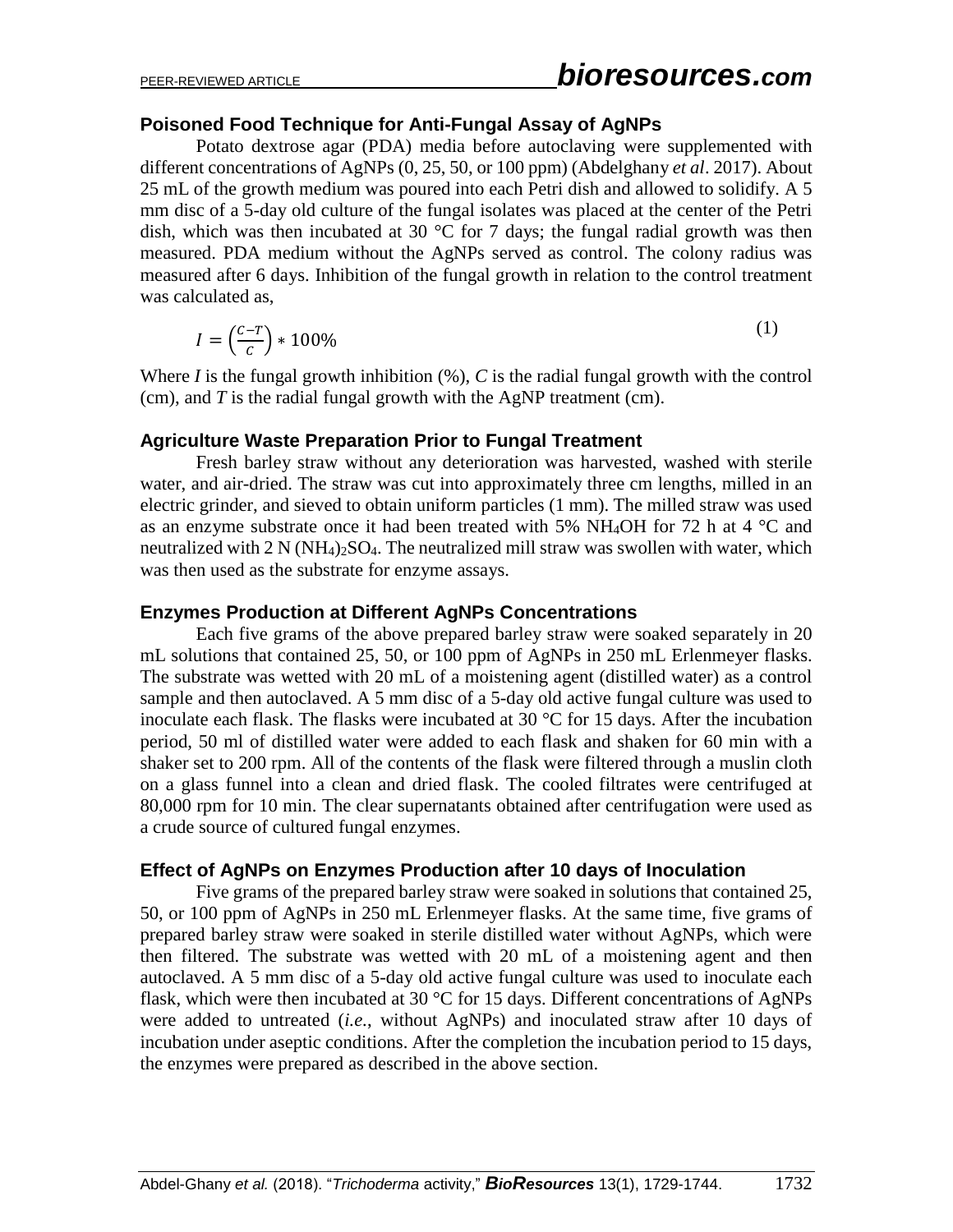#### **Effect of Temperature on Enzyme Production at Different Concentrations of AgNPs**

Five grams of the prepared barley straw were soaked in solutions that contained 25, 50, or 100 ppm of AgNPs in 250 mL Erlenmeyer flasks. The substrate was wetted with 20 ml of a moistening agent and then autoclaved. A 5 mm disc of a 5-day old active fungal culture was used to inoculate each flask. The flasks were incubated at 15, 20, 25, 30, 35 or 40 °C for 15 days. After the incubation period, the enzymes were prepared as described earlier.

#### **Effect of Surfactant on Enzyme Production at Different Concentrations of AgNPs**

The polysorbate 80 (Tween 80) surfactant was added at concentrations 0.10, 0.15, 0.20 or 0.25 mL/g substrate to prepared barley straw treated with different concentrations of AgNPs. The same conditions of enzyme production (*i.e.*, incubation period of 15 days at 30 °C) were used as described in the previous experimental procedures.

#### **Carboxymethylcellulose (CMCase) Assay**

Carboxymethylcellulase activities were measured as described by Wang *et al.* (2008). A reaction mixture containing 1.0 g of carboxymethylcellulose (CMC) in 100 mL sodium acetate buffer (pH 5.0) was prepared. One mL of the supernatant was mixed with 1 mL of the 1% CMCase in acetate buffer in a test tube. The test tube was incubated at 63°C for 30 min; the amount of reducing sugars liberated was measured by the dinitrosalicylic acid (DNS) method as described by Miller (1959). The absorbance of the test tube solution was measured at 540 nm using an UvikonXs/60/99-90289 /110-240V/50- 60Hz spectrophotometer made in France by Schott. A blank solution containing 1 mL of distilled water was used in place of 1 mL of supernatant (enzyme). The concentration of the reducing sugars were determined using a glucose standardization curve. One activity unit (1 U) for CMCase was defined as the quantity of enzyme that was needed to release 1 μmol of glucose per mL of culture filtrate per minute at standard assay conditions.

#### **Manganase Peroxidase (MnPase) Assay**

MnPase activities were measured by UV/Vis absorbance using one cm path length quartz cuvette and an UvikonXs/60/99-90289/110-240V/50-60Hz spectrophotometer made in France by SCHOTT. The reaction mixture of enzyme assay consists of 1 mL of 2 mM of 2,2'-azino-bis-3-ethylbenzthiazoline-6-sulphonate (ABTS) and 1 mM MnSO<sup>4</sup> in a Mcllvaine buffer (pH 5.0, then 100  $\mu$ L of supernatants containing enzyme were added to this mixture. The peroxidase activity was then initiated by the addition of  $0.4 \text{ mM } H_2O_2$ (Field *et al.* 1996; Garzillo *et al.* 2001). The enzymatic activities were estimated by monitoring the absorbance change at 420 nm (ABTS) using an  $\varepsilon$  of 36 mM<sup>-1</sup>cm<sup>-1</sup> at 30 °C.

#### **RESULTS AND DISCUSSION**

During an extensive soil fungi cultural screen for AgNPs resistance, it was discovered that *T. asperellum* out-performed *A. terreus* and *C. lunata* with regard to fungal growth with different AgNPs concentration levels. The identification of *T. asperellum* fungus was confirmed using molecular characterization, which is based on ITS rDNA (Fig. 1). This method of molecular identification of fungi to the species level is primarily based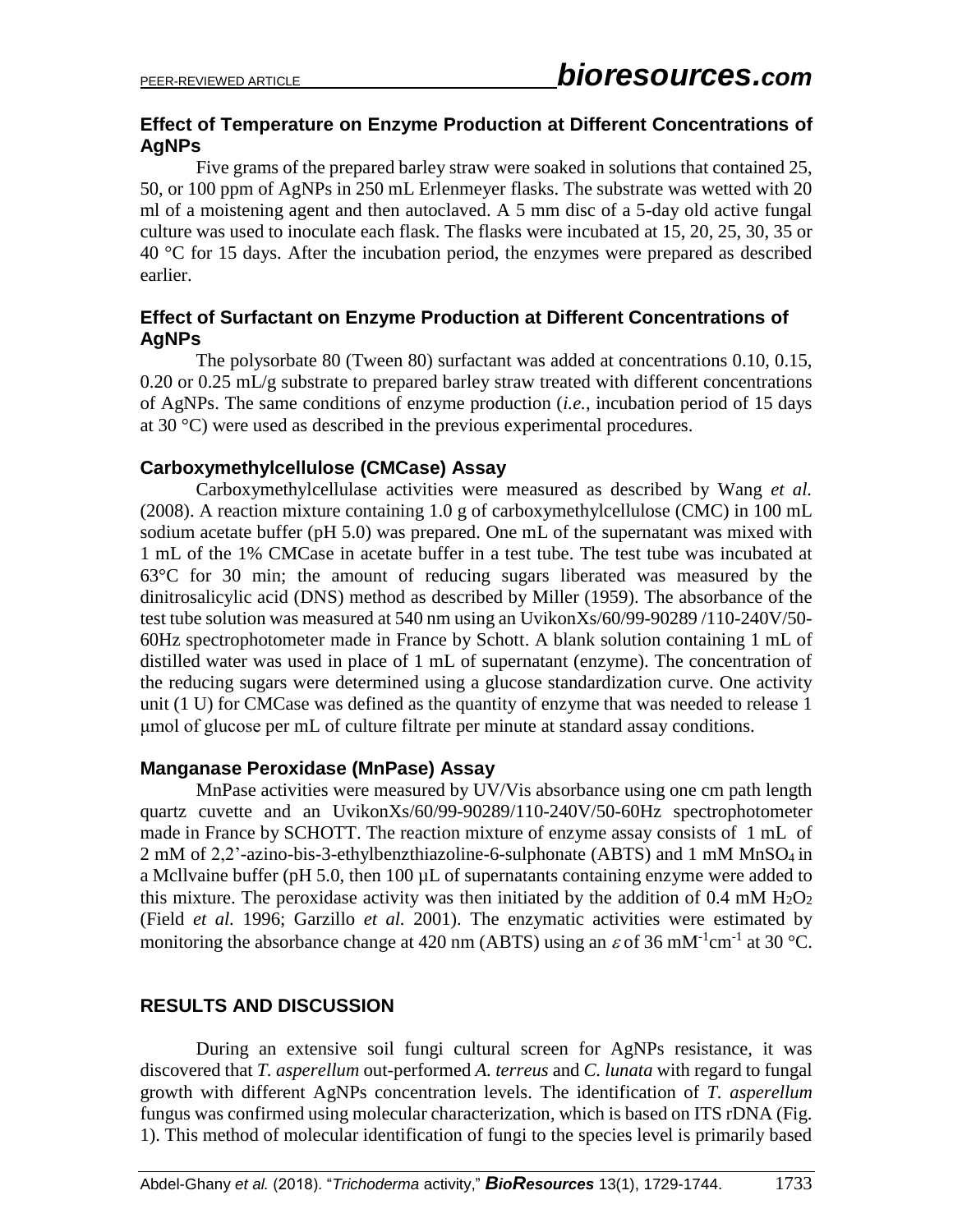on the variable nature of the DNA's ITS regions (Romanelli *et al.* 2010; Delgado-Serrano *et al.* 2016).

The 18S rRNA sequence of the *T. asperellum* isolate was searched on a database (Basic Local Alignment Search Tool (BLAST)) using multiple sequence alignment (Fig. 1b) with the MEGA6 software. From the alignment profile results, it was concluded that the *T. asperellum* strain 29R(1) 18SrRNA amplicon closely matched other *T. asperellum* isolates (at  $> 99\%$ ). The constructed phylogenetic relatedness (Fig. 1) of the whole sequence of *T. asperellum* strain 29R(1) 18S rRNA was compared to the closely related strains from the database (blast.ncbi.nlm.nih.gov/Blast.cgi). This procedure revealed the molecular identity of the isolated fungus strain of this study.

*T. asperellum* growth was not inhibited at 25 ppm AgNPs, and it was very slightly inhibited at 50 ppm. This differed from the observations of *A. terreus* and *C. lunata*, where the growth of these fungi decreased with increasing AgNPs concentration (Table 1 and Fig. 2). A100 ppm AgNPs dosage strongly inhibited the growth of the three isolated fungi. Pulit *et al.* (2013) found that 50 ppm of AgNPs inhibited the growth of *Cladosporium cladosporoides* and *Aspergillus niger* by 90% and 70%, respectively. From the results of this study, *T. asperellum* was considered resistant to AgNPs, particularly at 25 and 50 ppm levels, when compared to the other two isolated fungi. Fungal resistance to AgNPs has been attributed to the fungi's ability to produce secondary metabolites (Pulit *et al.* 2013), such as polyketides, ribosomal and nonribosomal peptides, and terpenoids (Andersen *et al.* 2013). This implied that the presence of enzymes capable of reducing silver cations, which consequently causes some resistance to these metal nanoparticles (Alghuthaymi *et al.* 2015). AgNPs are used as antifungal agents against phytopathogens; hence, there are some agricultural wastes that may contain trace levels of AgNPs. The observed results suggested that *T. asperellum* produced lignocellulosic enzymes that are required to degrade agricultural wastes treated with AgNPs. *T. asperellum* had the ability to produce lignocellulolytic enzymes (CMCase and MnPase) in the presence of AgNPs when compared with other fungal isolates using a barley straw substrate (Table 2). Lignocellulolytic enzymes were not detected when using *A. terreus* and *C. lunata* that were treated with 100 ppm of AgNPs. On the other hand, *T. asperellum* expressed the highest activities of lignocellulolytic enzymes using straw that was untreated or had 25 ppm of AgNPs. These observations were in agreement with observations reported by the Marx *et al.* (2013) study, which stated that *T. asperellum* had considerable potential for the production of lignocellulolytic enzymes. In our study the production of lignocellulolytic enzymes by *A. terreus* and *C. lunata* was low, although in another studies the production of cellulases on agricultural wastes under submerged fermentation was documented by *A. terreus*(Padmavathi *et al.* 2012; Olanbiwoninu and Odunfa 2016) and *C. lunata* (Nitharwal *et al.* 1991). In the present study, lignocellulolytic enzyme production by *T. asperellum* was induced at 25 ppm of AgNPs; this may be due to growth and activity of *T. asperellum* not being suppressed at 25 ppm of AgNPs. An earlier study reported that starch hydrolysis using amylase was enhanced after the use of AgNPs as catalysts (Ernest *et al.* 2012). Also, numerous studies have stated that AgNPs can be used as effective nanocatalysts in the degradation of starch by amylase (Rangnekar *et al.* 2007) and the degradation of cellulose by cellulase (Salunke *et al.* 2015). AgNPs increased the carbohydrate degradation reaction rates, although the exact binding mechanisms are unknown. Baldrian (2003) demonstrated that some heavy metals at low concentrations are essential for fungi to degrade lignocellulosic materials, although they may be toxic when present in higher concentrations.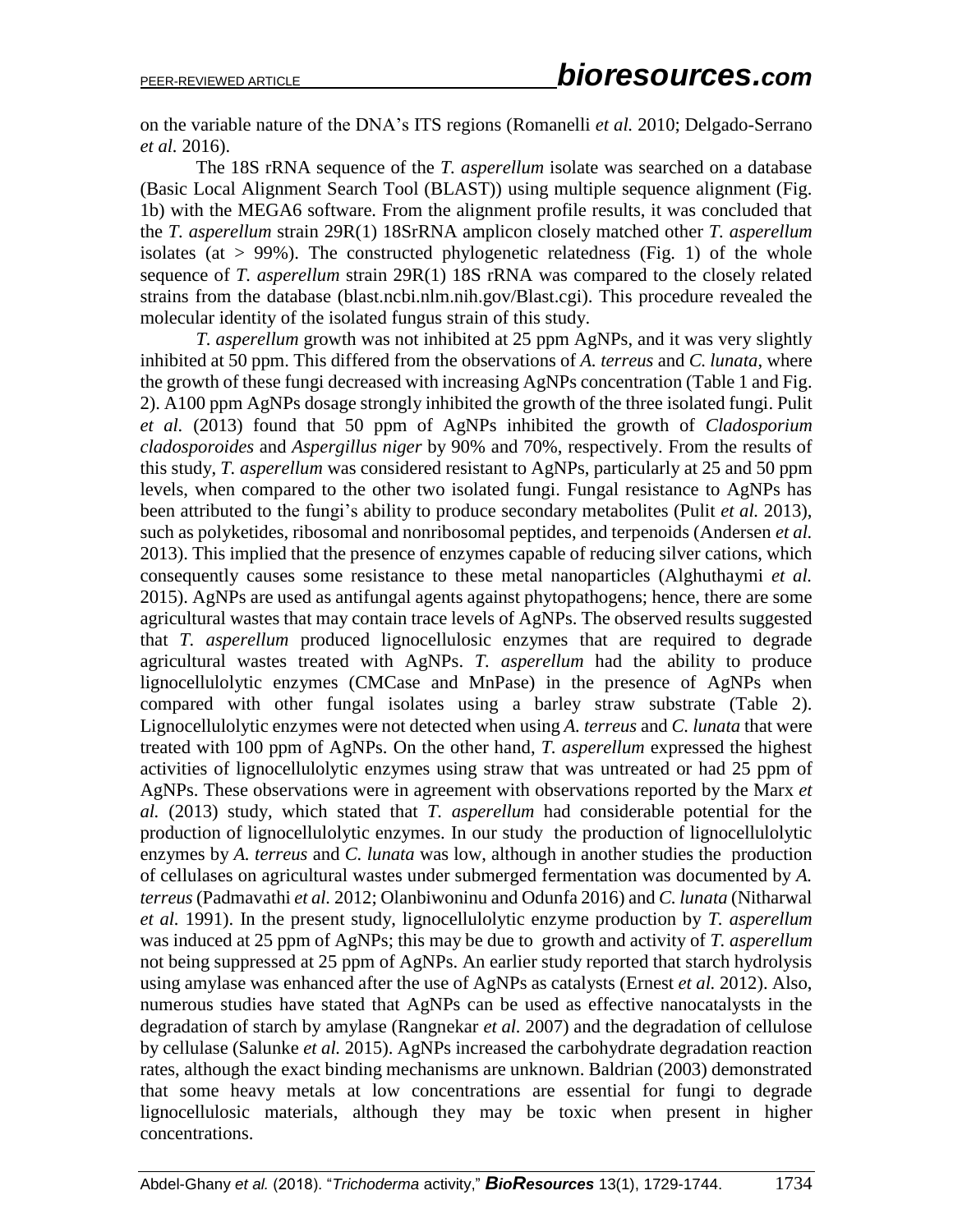

#### (B)

|                                                                                                                                                                                                                                                                                                         | Max<br>score | Total<br>score                                                                                                                                                                                                           | Query<br>cover value | E          | Ident        | Accession      |            |                          |  |  |
|---------------------------------------------------------------------------------------------------------------------------------------------------------------------------------------------------------------------------------------------------------------------------------------------------------|--------------|--------------------------------------------------------------------------------------------------------------------------------------------------------------------------------------------------------------------------|----------------------|------------|--------------|----------------|------------|--------------------------|--|--|
|                                                                                                                                                                                                                                                                                                         |              | Trichoderma asperellum strain 29R(1) 18S ribosomal RNA gene, partial sequence; internal transcribed spacer 974                                                                                                           |                      | 974        | 100%         | 0.0            | 100%       | KP784424.1               |  |  |
|                                                                                                                                                                                                                                                                                                         |              | Trichoderma asperellum strain 26R(1) 18S ribosomal RNA gene, partial sequence; internal transcribed spacer                                                                                                               | 974                  | 974        | 100%         | 0.0            | 100%       | KP784423.1<br>LN846677.1 |  |  |
| Trichoderma asperellum genomic DNA sequence contains 18S rRNA gene, ITS1, 5.8S rRNA gene, ITS2, 28S<br>974<br>974<br>100%<br>0.0<br>100%<br>970<br>970<br>99%<br>0.0<br>100%<br>Trichoderma asperellum isolate T337 18S ribosomal RNA gene, partial sequence; internal transcribed spacer<br>KP059114.1 |              |                                                                                                                                                                                                                          |                      |            |              |                |            |                          |  |  |
| 968<br>968<br>100%<br>0.0<br>99%<br>Trichoderma sp. isolate E-459 18S ribosomal RNA gene, partial sequence; 5.8S ribosomal RNA gene, comple<br>KY582175.1                                                                                                                                               |              |                                                                                                                                                                                                                          |                      |            |              |                |            |                          |  |  |
|                                                                                                                                                                                                                                                                                                         |              | Trichoderma sp. Isolate E-458 18S ribosomal RNA gene, partial sequence: 5.8S ribosomal RNA gene, comple                                                                                                                  | 968                  | 968        | 100%         | 0.0            | 99%        | KY582174.1               |  |  |
|                                                                                                                                                                                                                                                                                                         |              | Trichoderma asperellum isolate 10 small subunit ribosomal RNA gene, partial sequence; internal transcribed s                                                                                                             | 968                  | 968        | 100%         | 0.0            | 99%        | KY318472.1               |  |  |
|                                                                                                                                                                                                                                                                                                         |              | Trichoderma asperellum isolate RARS Tpt-KNP1 18S ribosomal RNA gene, partial sequence; internal transcri                                                                                                                 | 968                  | 968        | 100%         | 0.0            | 99%        | KY231190.1               |  |  |
|                                                                                                                                                                                                                                                                                                         |              | Trichoderma asperellum voucher MHE 47 MC small subunit ribosomal RNA gene, partial sequence; internal tr<br>Trichoderma asperellum isolate T7 small subunit ribosomal RNA gene, partial sequence; internal transcribed : | 968<br>968           | 968<br>968 | 100%<br>100% | 0.0<br>0.0     | 99%<br>99% | KY617064.1<br>KY810796.1 |  |  |
|                                                                                                                                                                                                                                                                                                         |              | Trichoderma asperellum isolate T3 small subunit ribosomal RNA gene, partial sequence; internal transcribed :                                                                                                             | 968                  | 968        | 100%         | 0 <sub>0</sub> | 99%        | KY810795.1               |  |  |
|                                                                                                                                                                                                                                                                                                         |              | Trichoderma asperellum isolate T1 small subunit ribosomal RNA gene, partial sequence; internal transcribed s                                                                                                             | 968                  | 968        | 100%         | 0.0            | 99%        | KY810794.1               |  |  |
|                                                                                                                                                                                                                                                                                                         |              | Trichoderma asperellum strain ACCC 32725 18S ribosomal RNA gene, partial sequence; internal transcribed                                                                                                                  | 968                  | 968        | 100%         | 0.0            | 99%        | KY368169.1               |  |  |
|                                                                                                                                                                                                                                                                                                         |              | Trichoderma asperellum isolate TA002 18S ribosomal RNA gene, partial sequence; internal transcribed space                                                                                                                | 968                  | 968        | 100%         | 0.0            | 99%        | KX092001.1               |  |  |
|                                                                                                                                                                                                                                                                                                         |              | Trichoderma atroviride isolate CTCCSJ-AXM50064 small subunit ribosomal RNA gene, partial sequence; inter<br>Trichoderma asperellum internal transcribed spacer 1, partial sequence; 5.8S ribosomal RNA gene and intern   | 968<br>968           | 968<br>968 | 100%<br>100% | 0.0<br>0.0     | 99%<br>99% | KU896311.1<br>KU745860.1 |  |  |
| Query                                                                                                                                                                                                                                                                                                   |              |                                                                                                                                                                                                                          |                      |            |              | 60             |            |                          |  |  |
|                                                                                                                                                                                                                                                                                                         | ı            | AAAGTTGGGTGTTTTACGGACGTGGACGCGCCCGCCTCCCGGTGCGAGTTGTGCAAACTA                                                                                                                                                             |                      |            |              |                |            |                          |  |  |
| Sbjct                                                                                                                                                                                                                                                                                                   | 538          | AAAGTTGGGTGTTTTACGGACGTGGACGCGCCCGCTCCCGGTGCGAGTTGTGCAAACTA                                                                                                                                                              |                      |            |              |                |            | 479                      |  |  |
| Query                                                                                                                                                                                                                                                                                                   | 61           | CTGCGCAGGAGAGGCTGCGGCGAGACCGCCACTGTATTTAGGGGCCGGCACCCGTGTGAG                                                                                                                                                             |                      |            |              |                |            | 120                      |  |  |
|                                                                                                                                                                                                                                                                                                         |              |                                                                                                                                                                                                                          |                      |            |              |                |            |                          |  |  |
| Sbjct                                                                                                                                                                                                                                                                                                   | 478          | CTGCGCAGGAGAGGCTGCGGCGAGACCGCCACTGTATTTAGGGGCCGGCACCCGTGTGAG                                                                                                                                                             |                      |            |              |                |            | 419                      |  |  |
|                                                                                                                                                                                                                                                                                                         | 121          |                                                                                                                                                                                                                          |                      |            |              |                |            | 180                      |  |  |
| Query                                                                                                                                                                                                                                                                                                   |              | GGGTCCCGATCCCCAACGCCGATCCCCCGGAGGGGTTCGAGGGTTGAAATGACGCTCGGA                                                                                                                                                             |                      |            |              |                |            |                          |  |  |
| Sbict                                                                                                                                                                                                                                                                                                   | 418          | GGGTCCCGATCCCCAACGCCGATCCCCCGGAGGGGTTCGAGGGTTGAAATGACGCTCGGA                                                                                                                                                             |                      |            |              |                |            | 359                      |  |  |
|                                                                                                                                                                                                                                                                                                         |              |                                                                                                                                                                                                                          |                      |            |              |                |            |                          |  |  |
| Query                                                                                                                                                                                                                                                                                                   | 181          | CAGGCATGCCCGCCAGAATACTGGCGGCGCGAATGTGCGTTCAAAGATTCGATGATTCAC                                                                                                                                                             |                      |            |              |                |            | 240                      |  |  |
|                                                                                                                                                                                                                                                                                                         |              |                                                                                                                                                                                                                          |                      |            |              |                |            |                          |  |  |
| Sbjct                                                                                                                                                                                                                                                                                                   | 358          | CAGGCATGCCCGCCAGAATACTGGCGGGCGCAATGTGCGTTCAAAGATTCGATGATTCAC                                                                                                                                                             |                      |            |              |                |            | 299                      |  |  |
| Query                                                                                                                                                                                                                                                                                                   | 241          | TGAATTCTGCAATTCACATTACTTATCGCATTTCGCTGCGTTCTTCATCGATGCCAGAAC                                                                                                                                                             |                      |            |              |                |            | 300                      |  |  |
|                                                                                                                                                                                                                                                                                                         |              |                                                                                                                                                                                                                          |                      |            |              |                |            |                          |  |  |
| Sbjct                                                                                                                                                                                                                                                                                                   | 298          | TGAATTCTGCAATTCACATTACTTATCGCATTTCGCTGCGTTCTTCATCGATGCCAGAAC                                                                                                                                                             |                      |            |              |                |            | 239                      |  |  |
| Query                                                                                                                                                                                                                                                                                                   | 301          | CAAGAGATCCGTTGTTGAAAGTTTTGATTCATTTTGAATTTTGCTCAGAGCTGTAAGAA                                                                                                                                                              |                      |            |              |                |            | 360                      |  |  |
|                                                                                                                                                                                                                                                                                                         |              |                                                                                                                                                                                                                          |                      |            |              |                |            |                          |  |  |
| Sbjct                                                                                                                                                                                                                                                                                                   | 238          | CAAGAGATCCGTTGTTGAAAGTTTTGATTCATTTTGAATTTTTGCTCAGAGCTGTAAGAA                                                                                                                                                             |                      |            |              |                |            | 179                      |  |  |
| Query                                                                                                                                                                                                                                                                                                   | 361          |                                                                                                                                                                                                                          |                      |            |              |                |            | 420                      |  |  |
|                                                                                                                                                                                                                                                                                                         |              |                                                                                                                                                                                                                          |                      |            |              |                |            |                          |  |  |
| Sbjct                                                                                                                                                                                                                                                                                                   | 178          |                                                                                                                                                                                                                          |                      |            |              |                |            | 119                      |  |  |
| Query                                                                                                                                                                                                                                                                                                   | 421          | CCGGGGCCTGCGACGCACCCGGGGCGTGACCCCCCCGAGGCAACAGTTTGGTAACGTTCAC                                                                                                                                                            |                      |            |              |                |            | 480                      |  |  |
|                                                                                                                                                                                                                                                                                                         |              |                                                                                                                                                                                                                          |                      |            |              |                |            |                          |  |  |
| Sbjct                                                                                                                                                                                                                                                                                                   | 118          | CCGGGGCTGCGACGCACCCGGGGCGTGACCCCGCCGAGGCAACAGTTTGGTAACGTTCAC                                                                                                                                                             |                      |            |              |                |            | 59                       |  |  |
| Query                                                                                                                                                                                                                                                                                                   | 481          | ATTGGGTTTGGGAGTTGTAAACTCGGTAATGATCCCTCCGCAGGTTC                                                                                                                                                                          |                      |            | 527          |                |            |                          |  |  |
|                                                                                                                                                                                                                                                                                                         |              |                                                                                                                                                                                                                          |                      |            |              |                |            |                          |  |  |
| Sbjct                                                                                                                                                                                                                                                                                                   | 58           | ATTGGGTTTGGGAGTTGTAAACTCGGTAATGATCCCTCCGCAGGTTC                                                                                                                                                                          |                      |            | 12           |                |            |                          |  |  |

**Fig. 1.** (A) Phylogenetic relationships between the *T. asperellum* strain 29R(1) and the ITS sequences of closely related fungal strains retrieved from the NCBIGen Bank database; (B) cluster analysis of *T. asperellum*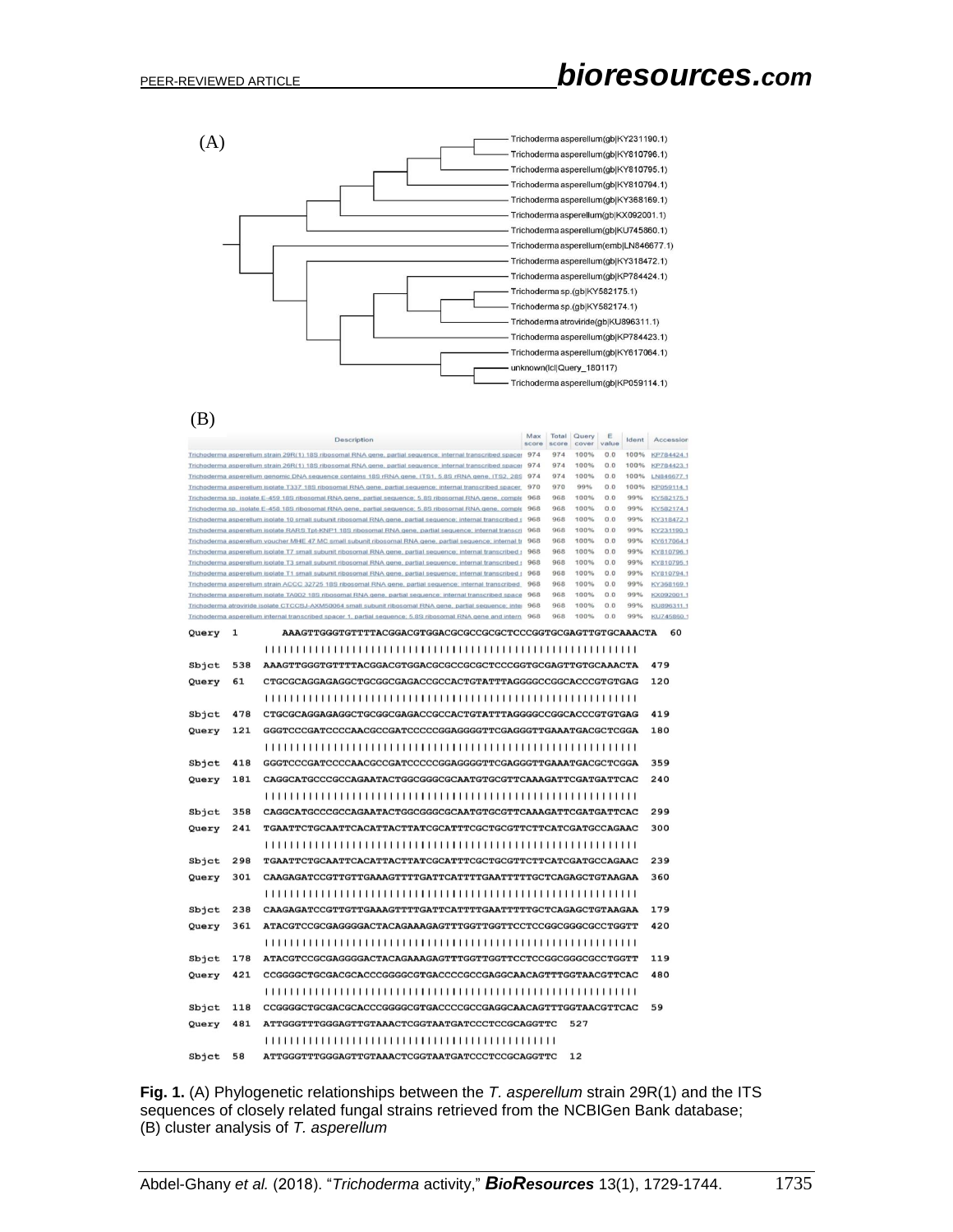| <b>Silver</b>                                         |                          | T. asperellum          |                          | A. terreus             | C. lunata                |                        |  |  |
|-------------------------------------------------------|--------------------------|------------------------|--------------------------|------------------------|--------------------------|------------------------|--|--|
| <b>Nanoparticles</b><br><b>Concentration</b><br>(ppm) | Colony<br>radius<br>(cm) | <b>Inhibition</b><br>% | Colony<br>radius<br>(cm) | <b>Inhibition</b><br>% | Colony<br>radius<br>(cm) | <b>Inhibition</b><br>% |  |  |
| Control(0)                                            | $8.5 \pm 0.2$            | 0.00                   | $7.0 \pm 0.5$            | 0.00                   | $7.5 \pm 0.1$            | 0.00                   |  |  |
| 25                                                    | $8.5 \pm 0.5$            | 0.00                   | $4.0 \pm 0.4$            | 42.9                   | $5.0 \pm 0.2$            | 33.3                   |  |  |
| 50                                                    | $8.3 \pm 0.2$            | 2.40                   | $3.5 \pm 0.5$            | 50.0                   | $4.0 \pm 0.2$            | 46.6                   |  |  |
| 100                                                   | $1.0 \pm 0.3$            | 88.2                   | $2.0 \pm 0.2$            | 71.4                   | $1.5 \pm 0.1$            | 80.0                   |  |  |

|  |  | Table 1. Fungal Growth at Different AgNPs Concentration Levels |  |
|--|--|----------------------------------------------------------------|--|
|  |  |                                                                |  |



**Fig. 2.** Fungi growth at different AgNPs concentrations levels

| <b>Table 2.</b> Lignocellulolytic Enzymes Activities of Fungal Isolates Incubated at 30 |  |  |  |
|-----------------------------------------------------------------------------------------|--|--|--|
| °C for 14 Days                                                                          |  |  |  |

| <b>Silver</b>                           | T. asperellum                                                                               |                         | A. terreus              |                         | C. lunata                        |                         |
|-----------------------------------------|---------------------------------------------------------------------------------------------|-------------------------|-------------------------|-------------------------|----------------------------------|-------------------------|
| nanoparticles<br>concentration<br>(ppm) | <b>CMCase</b><br>(U/mL)                                                                     | <b>MnPase</b><br>(U/mL) | <b>CMCase</b><br>(U/mL) | <b>MnPase</b><br>(U/mL) | <b>CMCase</b><br>(U/mL)          | <b>MnPase</b><br>(U/mL) |
| Control                                 | $ 174.33 \pm 0.58 1.66 \pm 0.02 89.33 \pm 0.58 1.03 \pm 0.02 66.67 \pm 1.53 0.65 \pm 0.01$  |                         |                         |                         |                                  |                         |
| 25                                      | $ 189.33 \pm 0.58 1.69 \pm 0.02 63.67 \pm 1.53 0.71 \pm 0.01$                               |                         |                         |                         | $ 59.33 \pm 1.53  0.51 \pm 0.01$ |                         |
| 50                                      | $156.33 \pm 1.53$   1.28 $\pm$ 0.02   32.67 $\pm$ 1.15   0.27 $\pm$ 0.02   47.00 $\pm$ 0.10 |                         |                         |                         |                                  | $0.0 \pm 0.00$          |
| 100                                     | $13.67 \pm 1.53 \cdot 0.30 \pm 0.04$                                                        |                         | $0.0 \pm 0.00$          | $0.0 \pm 0.00$          | $0.0 \pm 0.00$                   | $0.0 \pm 0.00$          |

± SD, standard deviation (three replicates)

AgNPs addition to the barley straw substrate prior to *T. asperellum* inoculation played an important role in the activity repression of lignocellulolytic enzymes, but the addition of AgNPs to barley straw after 10 days of inoculation showed highest activity of lignocellulolytic enzyme. For example, CMCase and MnPase activities were 156.33 and 1.28 U/mL, respectively when 50 ppm of AgNPs was added at the 1st day of *T. asperellum* inoculation but the activities of CMCase and MnPase were 160.67 and 1.35 U/mL respectively when 50 ppm of AgNPs was added to barley straw at 10 days of *T. asperellum* inoculation (Table 3). This may explained that the highest quantity of enzymes produced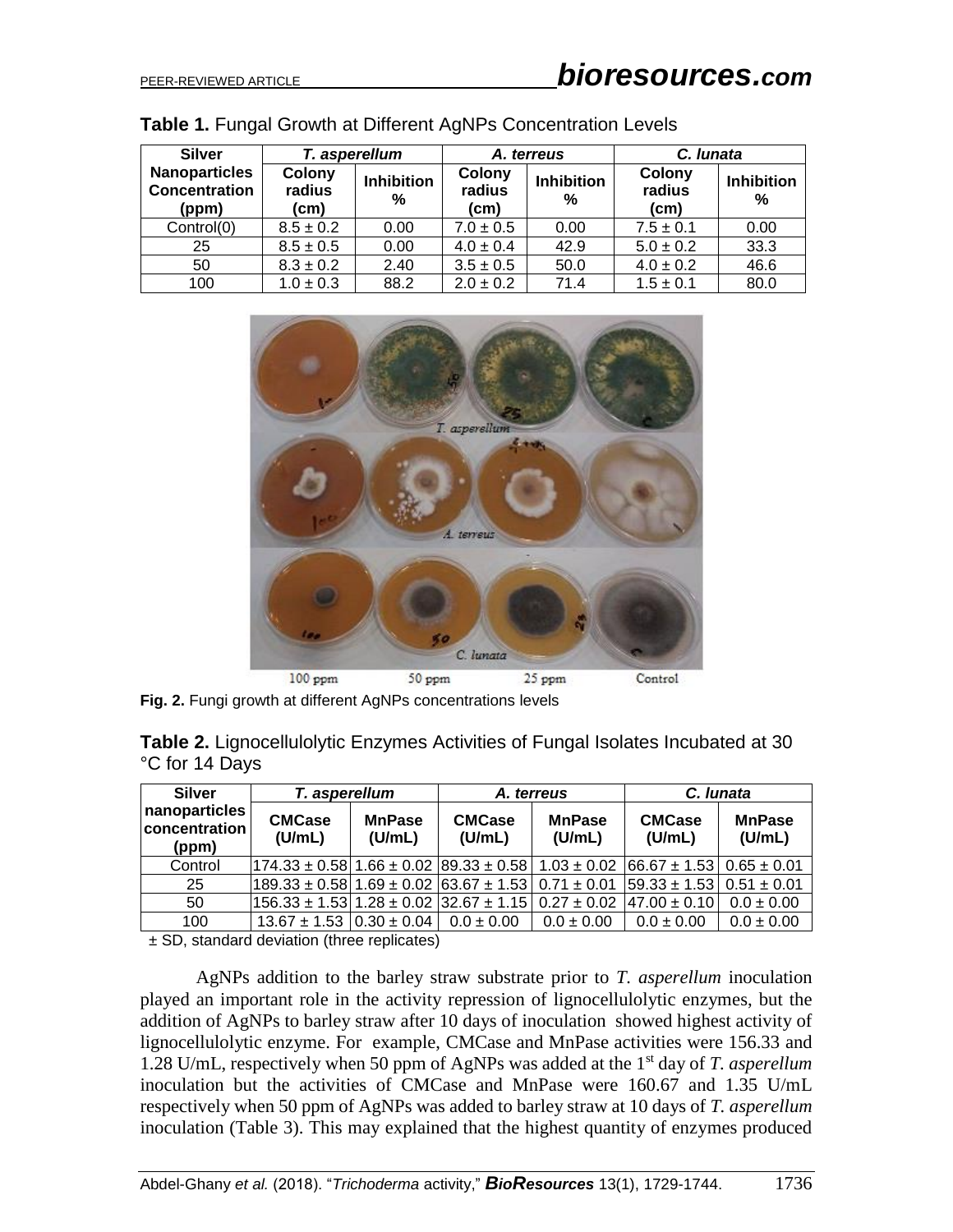by *T. asperellum* before the addition of AgNPs that may affect *T. asperellum* growth and the production of their enzymes. Dhawale *et al.* (1992) stated that the inhibition of ligninolytic enzymes is often associated with the presence of toxic pollutants in the growth medium. In an earlier study, Ibrahim *et al.* (2013) noted that *T. asperellum* that was isolated from rotten oil palm fruit bunches produced the highest amount of cellulase after 7 days.

| <b>Silver</b><br><b>Nanoparticles</b> |                   | <b>Before Fungal Growth</b>                               | After 10 Days of Fungal<br>Growth |                 |  |
|---------------------------------------|-------------------|-----------------------------------------------------------|-----------------------------------|-----------------|--|
| <b>Concentration</b><br>(ppm)         |                   | CMCase(U/mL)   MnPase(U/mL)   CMCase(U/mL)   MnPase(U/mL) |                                   |                 |  |
| Control                               | $174.33 \pm 0.58$ | $1.66 \pm 0.02$                                           | $174.33 \pm 0.58$                 | $1.66 \pm 0.02$ |  |
| 25                                    | $189.33 \pm 0.58$ | $1.69 \pm 0.02$                                           | $195.67 \pm 1.15$                 | $1.88 \pm 0.01$ |  |
| 50                                    | $156.33 \pm 1.53$ | $1.28 \pm 0.02$                                           | $160.67 \pm 1.15$                 | $1.35 \pm 0.01$ |  |
| 100                                   | $13.67 \pm 1.53$  | $0.30 \pm 0.04$                                           | $99.33 \pm 0.58$                  | $0.92 \pm 0.01$ |  |

**Table 3.** Lignocellulolytic Enzymes Activities on Barley Straw Treated with Silver Nanoparticles before and after 10 Days of *T. asperellum* Inoculation

± SD, standard deviation (three replicates)

In the current study, the optimum temperature for *T. asperellum* growth may not necessarily have been the optimum temperature for the production of lignocellulolytic enzymes (Table 4). The optimum temperature for the production of lignocellulolytic enzymes using untreated barley straw was 35 °C (*i.e.*, CMCase and MnPase activities were 188.33 and 1.68 U/L, respectively), whereas the optimum temperature for barley straw treated with AgNPs was 30 °C. The latter temperature is considered to be the optimum temperature for *T*. *asperellum* growth. At 25, 50, and 100 ppm of AgNPs, the CMCase activities at 30 °C were 189.33, 156.33, and 13.67 U/mL, respectively, as compared to their activities at 35 °C which were180, 140.17, and 13.33 U/mL, respectively. Kheng and Omar (2005) stated that the incubation temperature is a critical factor in enzyme production. Ibrahim *et al.* (2013) found that maximum productivity of cellulases (0.8 U/mL), CMCase (24.7 U/mL), and  $\beta$ -glucosidase (5.0 U/mL) by *T. asperellum* occurred at 35 °C when using oil palm empty fruit bunch as the lignocellulosic substrate. The combined effect of low (20  $^{\circ}$ C) or high (40  $^{\circ}$ C) temperature with high concentrations of AgNPs (50 or 100 ppm) was found to strongly inhibit the production of lignocellulolytic enzymes. This may explain why the fungus, while under two different stress factors, failed to produce these enzymes.

The present study examined in detail the effects of polyoxyethylene sorbitan monooleate (Tween 80), a surfactant, on the lignocellulolytic activities of *T. asperellum* in the presence of AgNPs (Table 5). Generally, lignocellulolytic enzyme activities increased with increasing surfactant concentration up to 0.25 ml/g substrate in the absence of AgNPs. The specific mechanism why surfactants enhance the extracellular enzyme production with filamentous fungi has not been elucidated (Wang *et al.* 2008). Zheng and Obbard (2001) have stated, however, that surfactants, especially polyoxyethylene sorbitan monooleate, can increase the bioavailability of less soluble substrates for the fungus, and can stimulate the growth of the fungal spores. Moreover, polyoxyethylene sorbitan monooleate has the capability to affect the cell membrane structure and to promote the excretion of ligninolytic enzymes from fungal cells into the growth medium (Rodrigues *et al.* 2008). In recent studies, the production of cellulase and laccase was increased two-fold with addition of polyoxyethylene sorbitan monooleate as compared to fermentation without this surfactant (Domingues *et al.* 2000, Asgher *et al.* 2011).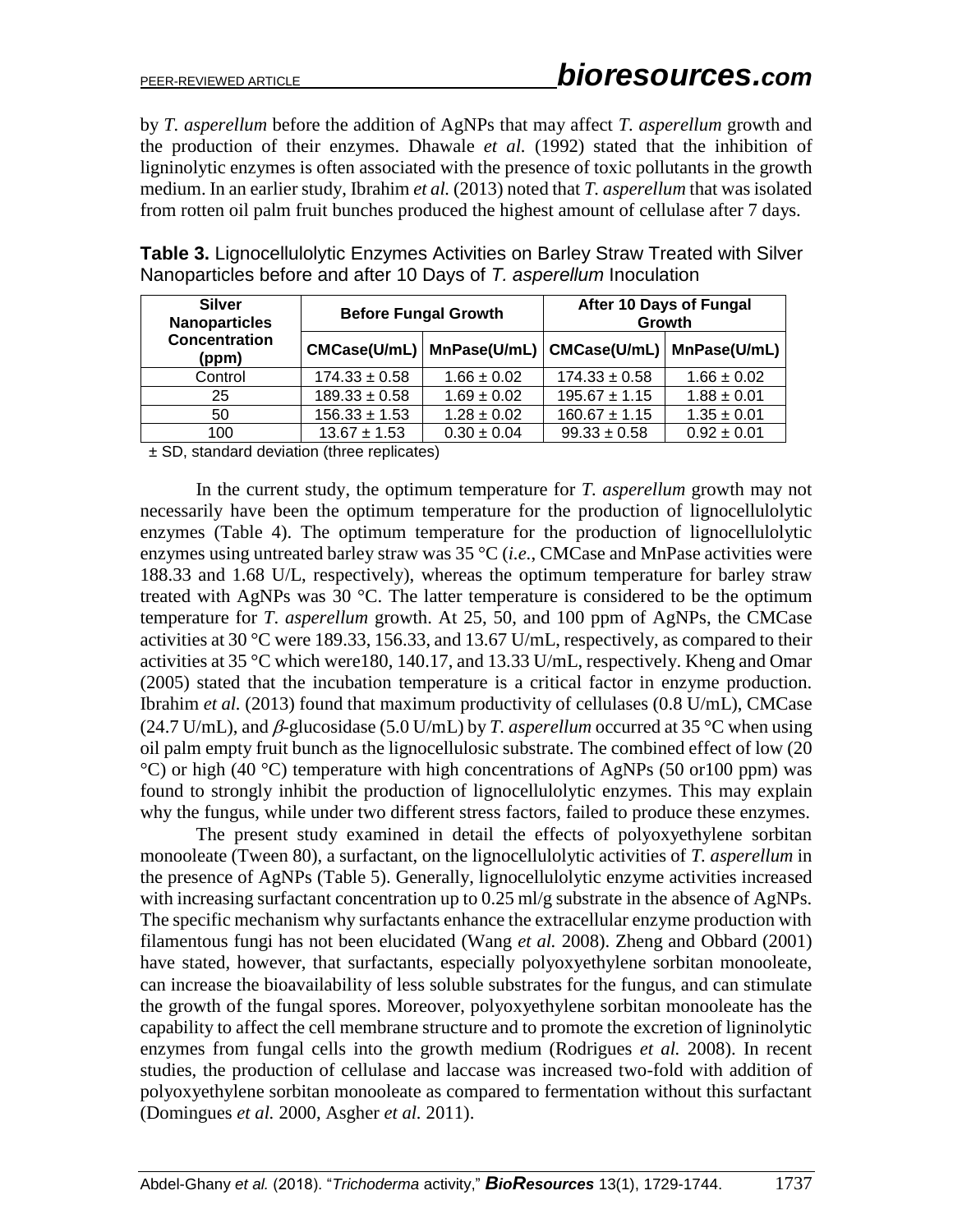**Table 4.** Effect of Different Temperatures on Lignocellulolytic Enzymes Activities of *T. asperellum* with Different AgNPs **Concentrations** 

| Temp          | CMCase activity (U/mL) at AgNPs (ppm) | MnPase activity (U/mL) at AgNPs (ppm) |                   |                  |                 |                                   |                 |                 |
|---------------|---------------------------------------|---------------------------------------|-------------------|------------------|-----------------|-----------------------------------|-----------------|-----------------|
| $(^{\circ}C)$ |                                       | 25                                    | 50                | 100              |                 | 25                                | 50              | 100             |
| 15            | $0.0 \pm 0.00$                        | $0.0 \pm 0.00$                        | $0.0 \pm 0.00$    | $0.0 \pm 0.00$   | $0.0 \pm 0.00$  | $0.0 \pm 0.00$                    | $0.0 \pm 0.00$  | $0.0 \pm 0.00$  |
| 20            | $129.33 \pm 0.58$                     | $133.83 \pm 0.76$                     | $0.0 \pm 0.00$    | $0.0 \pm 0.00$   | $1.33 \pm 0.03$ | $1.36 \pm 0.01$                   | $0.0 \pm 0.00$  | $0.0 \pm 0.00$  |
| 25            |                                       | $170.67 \pm 1.15$   185.17 $\pm$ 0.29 | $132.33 \pm 0.29$ | $11.67 \pm 0.58$ | $1.63 \pm 0.03$ | $1.66 \pm 0.01$                   | $1.22 \pm 0.02$ | $0.25 \pm 0.02$ |
| 30            | $174.33 \pm 0.58$                     | $189.33 \pm 0.58$                     | $156.33 \pm 1.53$ | $13.67 \pm 1.53$ | $1.66 \pm 0.02$ | $1.71 \pm 0.06$   1.32 $\pm$ 0.01 |                 | $0.23 \pm 0.03$ |
| 35            | $188.33 \pm 1.15$                     | $180.00 \pm 1.0$                      | $140.17 \pm 0.29$ | $13.33 \pm 0.58$ | $1.68 \pm 0.02$ | $1.69 \pm 0.02$                   | $1.28 \pm 0.02$ | $0.30 \pm 0.04$ |
| 40            | $162.50 \pm 0.50$                     | $128.83 \pm 0.76$                     | $0.0 \pm 0.00$    | $0.0 \pm 0.00$   | $1.44 \pm 0.01$ | $1.55 \pm 0.13$                   | $0.0 \pm 0.00$  | $0.0 \pm 0.00$  |

± SD, standard deviation (three replicates)

**Table 5.** Effect of Different Polyoxyethylene Sorbitan Monooleate Concentrations on Lignocellulolytic Enzymes Activities of *T. asperellum* at Different AgNPs Concentrations

| <b>CMCase activity(U/mL)at AgNPs (ppm)</b> |                   |                   |                   | MnPase activity(U/mL)at AgNPs (ppm)  |                 |                                                     |                                                                                                                              |
|--------------------------------------------|-------------------|-------------------|-------------------|--------------------------------------|-----------------|-----------------------------------------------------|------------------------------------------------------------------------------------------------------------------------------|
|                                            | 25                | 50                | 100               |                                      | 25              | 50                                                  | 100                                                                                                                          |
| $174.33 \pm 0.58$                          |                   |                   |                   | $1.66 \pm 0.02$                      |                 |                                                     |                                                                                                                              |
| $182.50 \pm 0.50$                          | $192.33 \pm 0.58$ | $157.0 \pm 1.15$  | $0.0 \pm 0.00$    | $1.67 \pm 0.01$                      | $1.67 \pm 0.01$ | $1.26 \pm 0.02$                                     | $0.0 \pm 0.00$                                                                                                               |
| $188.33 \pm 0.29$                          | $184.33 \pm 0.58$ | $145.67 \pm 0.58$ | $0.0 \pm 0.00$    | $1.86 \pm 0.01$                      |                 |                                                     | $0.0 \pm 0.00$                                                                                                               |
| $1220.33 \pm 0.58$                         | $198.00 \pm 1.00$ |                   | $0.0 \pm 0.00$    |                                      |                 |                                                     | $0.0 \pm 0.00$                                                                                                               |
| $1221.00 + 1.00$                           | $219.00 \pm 1.00$ | $101.00 \pm 0.87$ | $0.0 \pm 0.00$    |                                      |                 | $0.0 \pm 0.00$                                      | $0.0 \pm 0.00$                                                                                                               |
|                                            |                   | $189.33 \pm 0.58$ | $138.67 \pm 0.58$ | $156.33 \pm 1.53$   13.67 $\pm$ 1.53 |                 | $1.94 \pm 0.03$<br>$1.94 \pm 0.02$ $10.88 \pm 0.01$ | $1.69 \pm 0.02$<br>$1.28 \pm 0.02$ $ 0.30 \pm 0.04$<br>$1.23 \pm 0.01$<br>$1.30 \pm 0.05$<br>$1.28 \pm 0.02$ 0.66 $\pm$ 0.04 |

± SD, standard deviation (three replicates)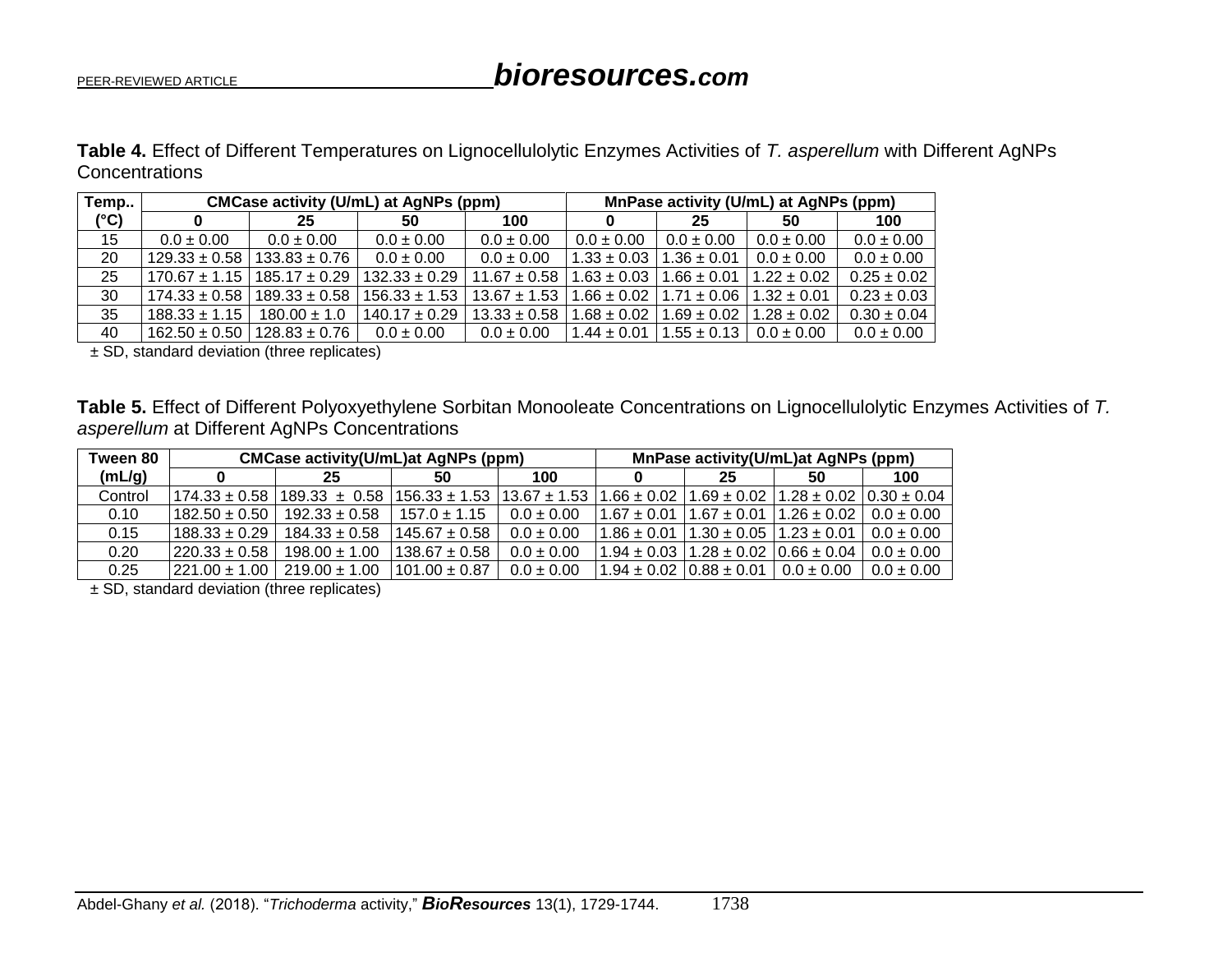Recently, Lee *et al.* (2017) indicated that *T. harzianum* KUC1716 was morphologically optimized to increase the production of enzymes after adding polyoxyethylene sorbitan monooleate. In another study, the lipase activity from *Rhizopus delemar* was 63.68 U/L*,* which was approximately 13.5 times greater when polyoxyethylene sorbitan monooleate was used than the control without the surfactant (Açikel *et al.* 2011). The surfactant can also be used as the sole carbon source in the culture medium, as it is water miscible and does not inhibit fungal growth (Açikel *et al.* 2011). Previous studies noted that surfactants could affect the results of enzyme assays by reducing the irreversible binding of the enzymes to the assay substrates, which can result in higher measured values for enzyme activities (Reese and Maguire 1969; Qing *et al*. 2011).

It is possible that polyoxyethylene sorbitan monooleate increased the available surface area to *T. asperellum* by dispersing its mycelia, as well as its spores, which facilitated the fungus' ability to access nutrients in order for it to produce more enzymes. The lignocellulolytic enzyme activities were expected to increase with the addition of the surfactant in the presence of AgNPs; however, the results obtained from the current study did not support this hypothesis. It was observed that the presence the surfactant, when used at 0 to 25 mL/g, in combination with 100 ppm of AgNPs suppressed all lignocellulolytic activities of the fungus. The presence of polyoxyethylene sorbitan monooleate in conjunction with 50 ppm AgNPs decreased the activities of enzymes. On the other hand, it was observed that there was a slight increase in the activities of the enzymes when the surfactant was applied at  $0.10$  mL/g substrate in the presence of 25 ppm AgNPs (Table 5). It is hypothesized that polyoxyethylene sorbitan monooleate increased the antifungal activity of AgNPs against *T. asperellum.* Previous studies have also confirmed that the addition of sodium dodecyl sulfate, a surfactant, increased the fungicidal activities of AgNPs (Panáček *et al.* 2009). Chen *et al.* (2016) disclosed that polyoxyethylene sorbitan monooleate was the most effective surfactant for improving the antifungal activities of AgNPs.

# **CONCLUSIONS**

- 1. This study assessed the capability of *T. asperellum* to biosynthesize lignocellulolytic enzymes when grown on agricultural waste treated with different concentrations of AgNPs. The result indicated that *T. asperellum* has the ability to produce lignocellulolytic enzymes in the absence or presence of AgNPs up to 50 ppm.
- 2. The optimum temperature for *T. asperellum* growth may not necessarily be the optimum temperature for the production of lignocellulolytic enzymes with using barley straw.
- 3. Lignocellulolytic enzyme activities increased with increasing polyoxyethylene sorbitan monooleate concentration up to 0.25 mL/g substrate of barley straw in the absence of AgNPs, but slight increase in the activities of the enzymes when the surfactant was applied at 0.10 ml/g substrate in the presence of 25 ppm AgNPs.
- 4. Overall, *T. asperellum* can be applied to barley straw wastes to effectively bio-convert it into enzymes, which can be further processed into value-added products. Fungal strains belonging to the genus *Trichoderma* may play an important role in the bio-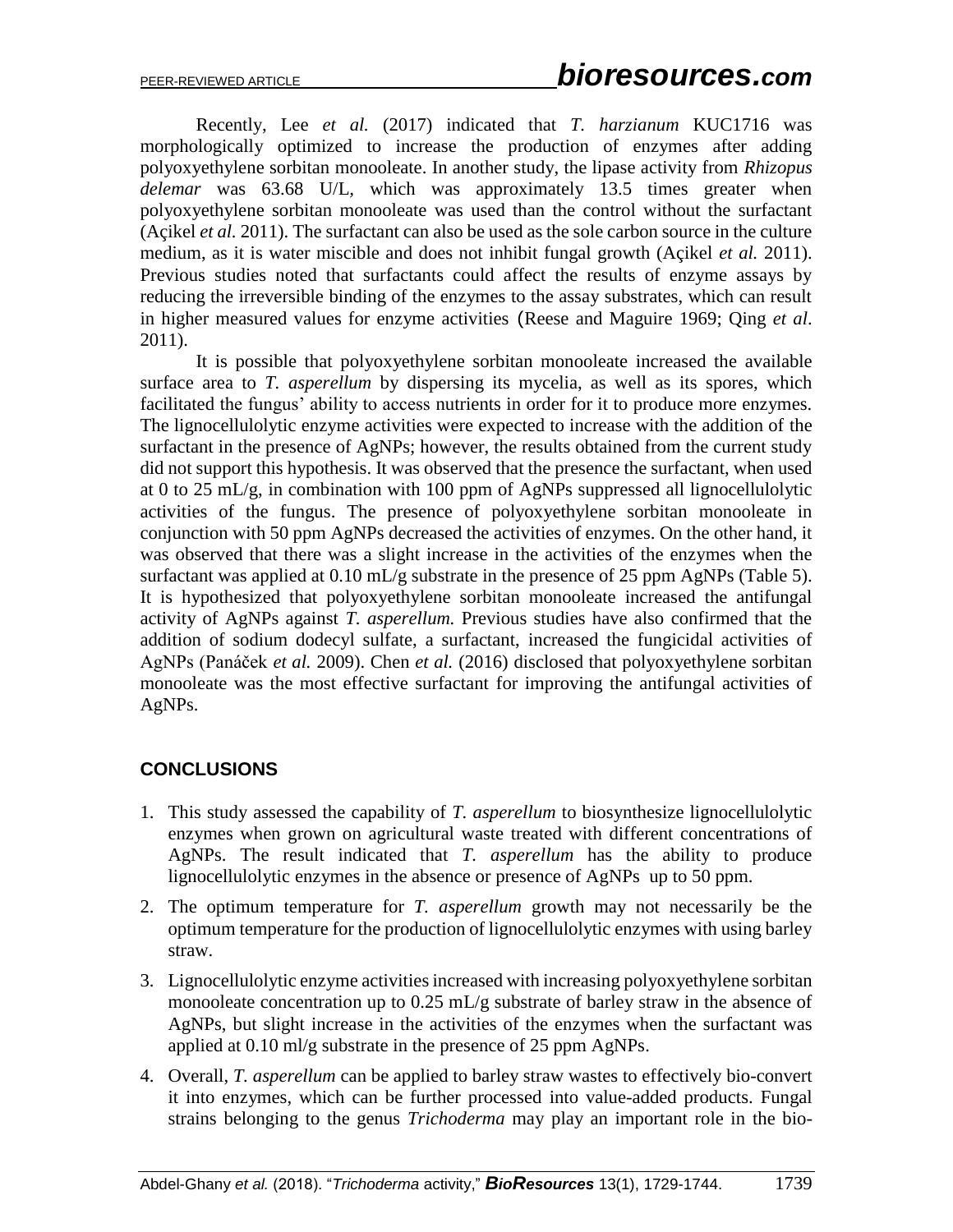conversion of lignocellulosic substrates in the absence of AgNPs treatment, as also confirmed by the current study.

# **REFERENCES CITED**

- Abdelghany, T. M., Al-Rajhi, A. M. H. , Al Abboud, M. A., Alawlaqi, M. M., Magdah, A. G., Helmy, E. A. M., and Mabrouk, A. S. (2017). "Recent advances in green synthesis of silver nanoparticles and their applications: About future directions. A review," *BioNanoScience* (in publication). DOI:10.1007/s12668-017-0413-3
- Abdel-Ghany, T. M., Shater, A. R. M., AlAbboud, M. A., and Alawlaqi, M. M. (2013). "Silver nanoparticles biosynthesis by *Fusarium moniliforme* and their antimicrobial activity against some food-borne bacteria," *Mycopath.* 11(1), 1-7.
- Abdel-Ghany, T. M., Kasem, W. T., Nabih, M. A., and Mabrouk, A. S. (2017). "Dual synergistic actions of silver nanoparticles with natural products on Ochratoxin A production," *Life Sci. J.* 14(3), 65-71.
- Abdel-Ghany, T. M. (2013). "*Stachybotrys chartarum*: A novel biological agent for the extracellular synthesis of silver nanoparticles and their antimicrobial activity," *Indonesian J. Biotechnol*. 18(2),75-82. DOI: 10.22146/ijbiotech.7871
- Açikel, Ü. L., Mehtap, E., and Yeşim, S. A. (2011). "The effects of the composition of growth medium and fermentation conditions on the production of lipase by *R. delemar*," *Turk. J. Biol*. 35(1), 35-44
- Alghuthaymi, M. A., Almoammar, H., Rai, M., Saidgaliev, E., and Abd-Elsalam, K. A. (2015). "Myconanoparticles: Synthesis and their role in phytopathogens management," *Biotechnol. Biotech. Eq.* 29(2), 221-236. DOI: 10.1080/13102818.2015.1008194
- Alvira, P., Gyalai-Korpos, M., Barta, Z., Oliva, M. J., and Reczey, K. (2013). "Production and hydrolytic efficiency of enzymes from *Trichoderma reesei* RUTC30 using steam pretreated wheat straw as carbon source," *J. Chem. Technol. Biot*. 88(6), 1150-1156. DOI: 10.1002/jctb.3955
- Andersen, M. R., Nielsen, J. B., Klitgaard, A., Petersen, L. M., Zachariasen, M., Hansen, T. J., Blicher, L. H., Gotfredsen, C. H., Larsen, T. O., Nielsen, K. F., and Mortensen, U. H. (2013). "Accurate prediction of secondary metabolite gene clusters in filamentous fungi." *PNAS*110(1), E99-E107. DOI: 10.1073/pnas.1205532110
- Asgher, M. (2011). "Characterization of a novel manganese peroxidase purified from solid state culture of *Trametes versicolor* IBL-04," *BioResources* 6(4), 4317-4330. DOI: 10.15376/biores.6.4.4317-4330
- Baldrian, P. (2003)."Interactions of heavy metals with white rot fungi," *Enzyme Microb. Tech.* 32(1), 78-91. DOI: 10.1016/S0141-0229(02)00245-4
- Bech, L., Herbst, F. A., Grell, M. N., Hai, Z., and Lange, L. (2015). "On-site enzyme production by *Trichoderma asperellum* for the degradation of duckweed," *Fungal Genom. Biol*. 5(2), 10 pp. DOI: 10.4172/2165-8056.1000126
- Boer, W., Folman, L. B., Summerbell, R. C., and Boddy, L. (2005). "Living in a fungal world: Impact of fungi on soil bacterial niche development," *FEMS Microbiol. Rev*. 29(4), 795-811. DOI: 10.1016/j.femsre.2004.11.005
- Chen, J., Li, S., Luo, J., Wang, R., and Ding, W. (2016). "Enhancement of the antibacterial activity of silver nanoparticles against phytopathogenic bacterium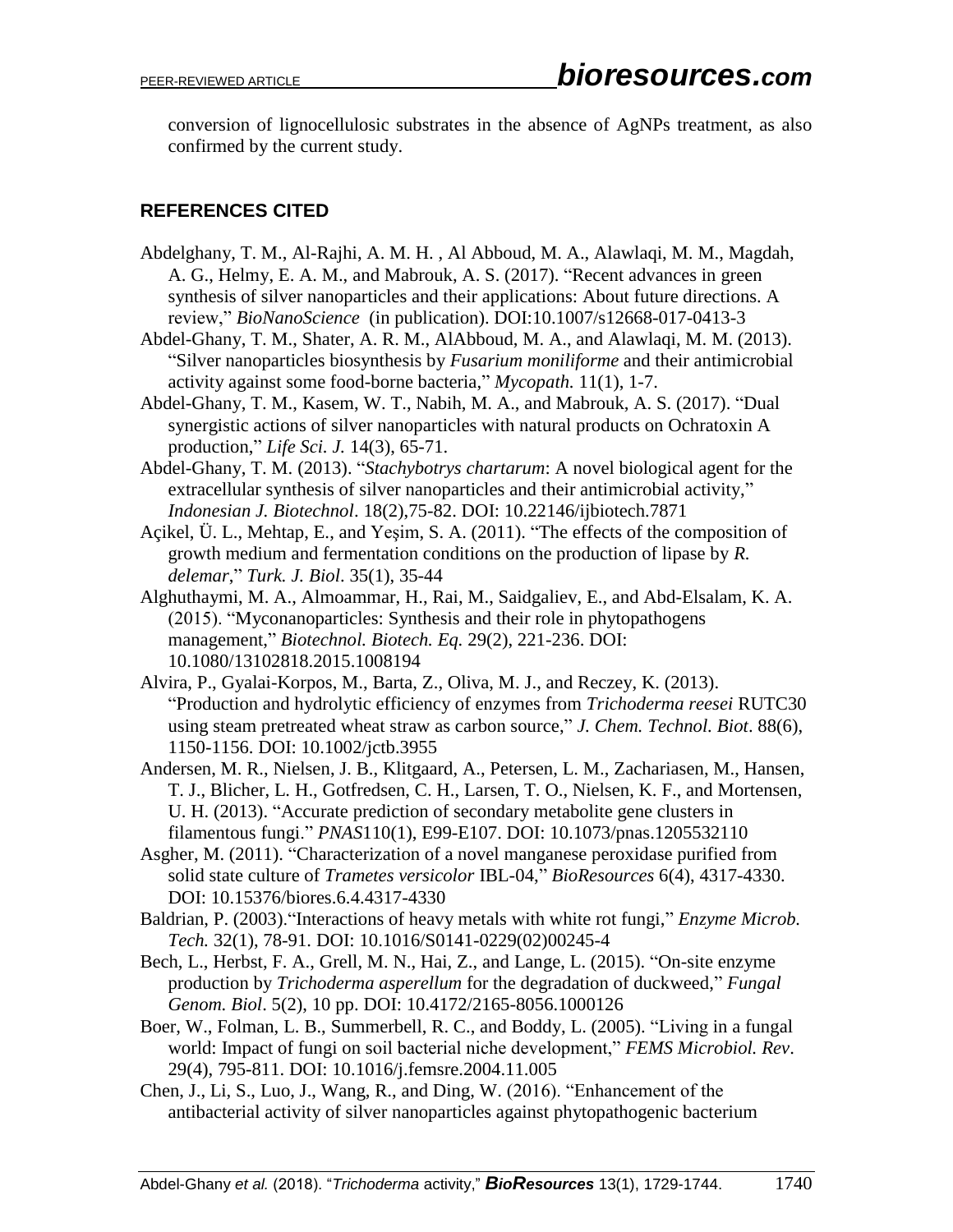*Ralstonia solanacearum* by stabilization," *J. Nanomater.* 2016, Article ID 7135852, 16 pp. DOI: 10.1155/2016/7135852

- D'Souza, D. T., Tiwari, R., Sah, A. K., and Raghukumar, C. (2006). "Enhanced production of laccase by a marine fungus during treatment of colored effluents and synthetic dyes," *Enzyme Microb. Tech.* 38(3-4), 504-511. DOI: 10.1016/j.enzmictec.2005.07.005
- Delgado-Serrano, L.,Restrepo, S., Bustos, J. R., Zambrano, M. M., and Anzola, J. M. (2016). "Mycofier: A new machine learning-based classifier for fungal ITS sequences," *BioMed Central Res. Notes* 2016(9), Article ID 402, 8 pp. DOI: 10.1186/s13104-016-2203-3
- Dhawale, S. W., Dhawale, S. S., and Dean-Ross, D. (1992). "Degradation of phenanthrene by *Phanerochaete chrysosporium* occurs under ligninolytic as well as nonligninolytic conditions,"*Appl. Environ. Microbiol.*58(9), 3000-3006.
- Domingues, F. C., Queiroz, J. A., Cabral, J. M., and Fonseca, L. P. (2000). "The influence of culture conditions on mycelial structure and cellulase production by *Trichoderma reesei* Rut C-30," *Enzyme Microb. Technol*. 26(5-6), 394-401. DOI: 10.1016/S0141-0229(99)00166-0
- Durga, P. G.,Nagalakshmi, D., and Tollamadugu, N. K. V. (2015). "Evaluation of the effect of indigenous mycogenic silver nanoparticles on soil exo-enzymes in barite mine contaminated soils," *Appl. Nanosci.* 5(4), 505-513.
- Ellis, M. B. (1971). *Dematiaceous Hyphomycetes*, 1 st ed., Commonwealth Mycological Institute, Kew, UK, p. 608.
- Ernest, V., Shiny, P. J., Mukherjee, A., and Chandrasekaran, N. (2012). "Silver nanoparticles: A potential nanocatalyst for the rapid degradation of starch hydrolysis by α-amylase," Carbohyd. Res. 352(1 May 2012), 60-66. DOI: 10.1016/j.carres.2012.02.009
- Foyle, T., Jennings, L., and Mulcahy, P. (2007). "Compositional analysis of lignocellulosic materials: Evaluation of methods used for sugar analysis of waste paper and straw," *Bioresour. Technol.* 98(16), 3026-3036. DOI: 10.1016/j.biortech.2006.10.013
- Graminha, E. B. N., Gonçalves, A. Z. L., Pirota, R. D. P. B., Balsalobre, M. A. A., da Silva, R., and Gomes, E. (2008). "Enzyme production by solid-state fermentation: Application to animal nutrition," *Anim. Feed Sci. Tech*. 144(1-2), 1-22. DOI: 10.1016/j.anifeedsci.2007.09.029
- Gutarowska, B., Rembisz, D., Zduniak, K., Skóra, J., Szynkowska, M., Gliścińska, E., and Koziróg, A. (2012). "Optimization and application of the misting method with silver nanoparticles for disinfection of the historical objects," *Int.Biodeter.Biodegrad.* 75, 167-175. DOI: 10.1016/j.ibiod.2012.10.002
- Hanbyul, L., Young, M., Jaejung, L., Jun, S. K., Young, K., and Jae-Jin, K. (2017). "Utilization of agricultural residues for enhancement of cellulolytic enzyme production and enzymatic saccharification by *Trichoderma harzianum* KUC1716," *Ind. Crop Prod.* 109, 185-191. DOI: 10.1016/j.indcrop.2017.08.042
- Hebeish, A., Hashem, M., Shaker, N., Ramadan, M., El-Sadek, B., and Hady, M. A. (2009). "Effect of post- and pre-crosslinking of cotton fabrics on the efficiency of biofinishing with cellulase enzyme," *Carbohydr. Polym.* 78(4), 953-960. DOI: 10.1016/j.carbpol.2009.07.046
- Ibrahim, M. F., Razak, M. N. A., Phang, L. Y., Hassan, M. A., and Abd-Aziz, S. (2013). "Crude cellulase from oil palm empty fruit bunch by *Trichoderma asperellum* UPM1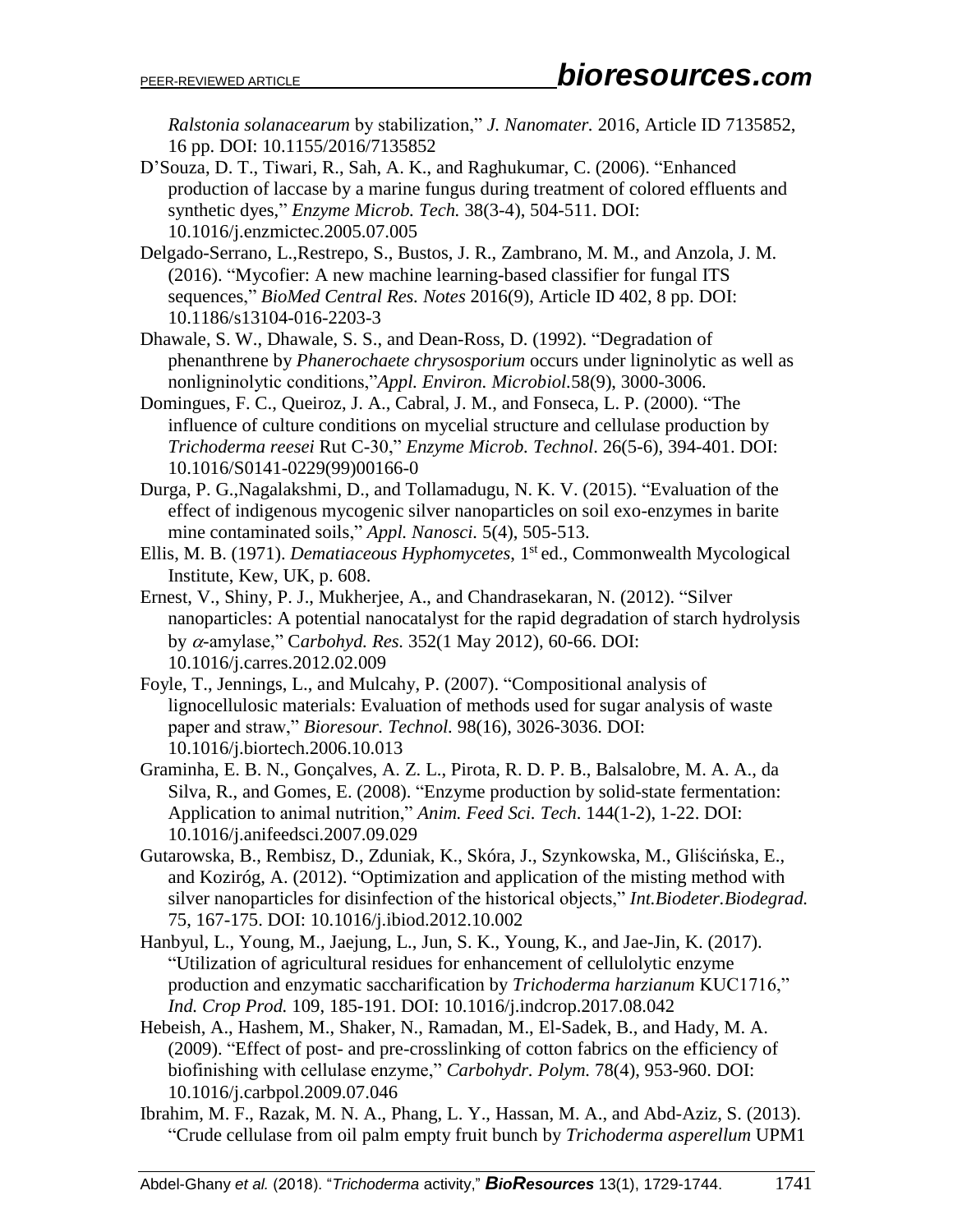and *Aspergillus fumigatus* UPM2 for fermentable sugars production," *Appl. Biochem. Biotechnol.* 170(6), 1320-1335. DOI: 10.1007/s12010-013-0275-2

- Kamm, B., and Kamm, M. (2004). "Principles of biorefineries," *Appl. Microbiol. Biotechnol.* 64(2),137-145. DOI: 10.1007/s00253-003-1537-7
- Kheng, P. P., and Omar, I. C. (2005). "Xylanase production by a local fungal isolate *Aspergillus niger* USM AI 1 *via* solidstate fermentation using palm kernel cake (PKC) as substrate," *Songklanakarin J. Sci. Technol.* 27(2), 325-336.
- Kogo, T., Yuki, Y., Keisuke, K., Hitoshi, M., Taisuke, W., Jun, O., and Takafumi, K. (2017). "Production of rice straw hydrolysis enzymes by the fungi *Trichoderma reesei* and *Humicola insolens* using rice straw as a carbon source," *Bioresour. Technol.* 233(June 2017), 67-73. DOI: 10.1016/j.biortech.2017.01.075
- Lazić, V., Radoičić, M., Šaponjić, Radetić, Z. T., Vodnik, V., Nikolić, S., Dimitrijević, S., and Radetić, M. (2015). "Negative influence of Ag and TiO<sup>2</sup> nanoparticles on biodegradation of cotton fabrics," *Cellulose* 22(2), 1365-1378. DOI: 10.1007/s10570- 015-0549-7
- Lee, H., Lee, Y. M., Heo, Y. M., Hong, J. H., Jang, S., Ahn, B. J., Lee, S. S., and Kim, J. J. (2017). "Optimization of fungal enzyme production by *Trichoderma harzianum* KUC1716 through surfactant-induced morphological changes," *Mycobiology* 45(1), 48-51. DOI: 10.5941/MYCO.2017.45.1.48
- Lee, J., Kim, K.-J., Sung, W. S., Kim, J. G., and Lee, D. G. (2010). "The silver nanoparticle (nano-Ag): A new model for antifungal agents," in: *Silver Nanoparticles*, Perez, P. D. (ed.), InTech, London, UK, pp. 295-308. DOI: 10.5772/8510
- Marx, I. J., Wyk, N., Salome, S., Daniel, J., Marinda, V., and Heinrich, V. (2013). "Comparative secretome analysis of *Trichoderma asperellum* S4F8 and *Trichoderma reesei* Rut C30 during solid-state fermentation on sugarcane bagasse," *Biotechnol. Biofuels* 2013(6), Article ID 172, 13 pp. DOI: 10.1186/1754-6834-6-172
- Miller, G. L. (1959). "Use of dinitrosalicylic acid reagent for determination of reducing sugar," *Anal. Chem.* 31(3), 426-428. DOI: 10.1021/ac60147a030
- Milošević, M., Krkobabić, A., Radoičić, M., Šaponjić, Z., Radetić, T., and Radetić, M. (2017). "Biodegradation of cotton and cotton/polyester fabrics impregnated with Ag/TiO<sup>2</sup> nanoparticles in soil," *Carbohydr. Polym.* 158(20 February 2017), 77- 84.DOI: 10.1016/j.carbpol.2016.12.006
- Mtui, G., and Nakamura, Y. (2005). "Bioconversion of lignocellulosic waste from selected dumping sites in Dares Salaam, Tanzania," *Biodegradation* 16(Dec. 2005), 493-499. DOI: 10.1007/s10532-004-5826-3
- Nasrollahi, A.,Pourshamsian, K., and Mansourkiaee, P. (2011). "Antifungal activity of silver nanoparticles on some of fungi," *Int. J. Nano Dimens.* 1(3), 233-239. DOI: 10.7508/ijnd.2010.03.007
- Nitharwal, P. D., Gour, H. N., and Agarwal, S. (1991). "Effects of different factors on the production of cellulase by *Curvularia lunata*," *Folia Microbiol*. 36(4), 357-361. DOI: 10.1007/BF02814509
- Olanbiwoninu, A. A., and Odunfa, S. A. (2016). "Production of cellulase and xylanase by *Aspergillus terreus* KJ829487 using cassava peels as substrates," *Adv.Microbiol.* 6(7), 502-511. DOI: 10.4236/aim.2016.67050
- Padmavathi, T., Vaswati, N., and Puneet, A. (2012). "Optimization of the medium for the production of cellulases by *Aspergillus terreus* and *Mucor plumbeus*," *Euro. J. Exp. Biol.* 2(4), 1161-1170.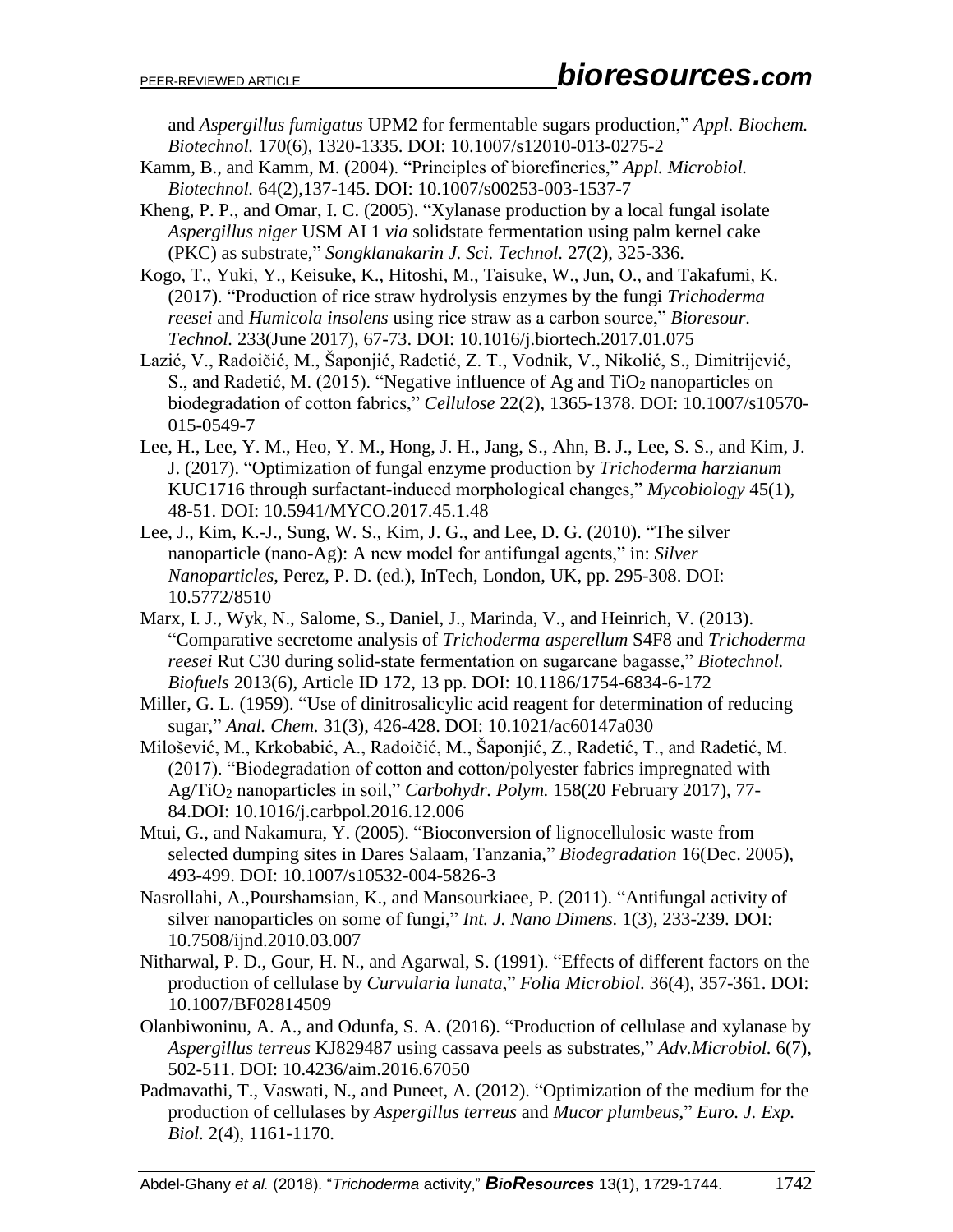- Panáček, A., Kolár, M., Vecerová, R., Prucek, R., Soukupová, J., Krystof, V., Hamal, P., Zboril, R., and Kvítek, L. (2009). "Antifungal activity of silver nanoparticles against *Candida* spp.," *Biomaterials* 30(31), 6333-6340. DOI: 10.1016/j.biomaterials.2009.07.065
- Pietrzak, K., Magdalena, T., Agata, C., Robert, K., and Beata, G. (2015). "Influence of silver nanoparticles on metabolism and toxicity of moulds," *ActaBiochim. Pol*. 62(4), 851-857. DOI: 10.18388/abp.2015\_1146
- Pinto, R. J. B., Almeida, A., Fernandes, S. C. M, Freire, C. S. R., Silvestre, A. J. D., Pascoal Neto, C., and Trindade, T. (2013). "Antifungal activity of transparent nanocomposite thin films of pullulan and silver against *Aspergillus niger*," *Colloid Surface B* 103(1 March 2013), 143-148. DOI: 10.1016/j.colsurfb.2012.09.045
- Pulit, J., Banach, M., Szczygłowska, R., and Bryk, M. (2013). "Nanosilver against fungi. Silver nanoparticles as an effective biocidal factor," *Acta Biochim. Pol*. 60(4), 795- 798.
- Qing, Q., Yang, B., and Wyman, C. E. (2011). "Impact of surfactants on pretreatment of corn stover," *Bioresour. Technol.* 101(15), 5941-5951. DOI: 10.1016/j.biortech.2010.03.003
- Rabinovich, M. L., Bolobova, A. V., and Vasil'chenko, L. G. (2004). "Fungal decomposition of natural aromatic structures and xenobiotics: A review," *Appl. Biochem. Micro.* 40(1), 1-17. DOI: 10.1023/B:ABIM.0000010343.73266.08
- Raghuwanshi, S., Deswal, D., Karp, M., and Kuhad, R. C. (2014). "Bioprocessing of enhanced cellulase production from a mutant of *Trichoderma asperellum* RCK2011 and its application in hydrolysis of cellulose," *Fuel* 124(15 May 2014), 183-189. DOI: 10.1016/j.fuel.2014.01.107
- Rana, V., Eckard, A. D., Teller, P., and Ahring, B. K. (2014). "On-site enzymes produced from *Trichoderma reesei* RUT-C30 and *Aspergillus saccharolyticus* for hydrolysis of wet exploded corn stover and loblolly pine," *Bioresour. Technol.* 154(February 2014), 282-289. DOI: 10.1016/j.biortech.2013.12.059
- Rangnekar, A., Sarma, T. K., Singh, A. K.,Deka, J., Ramesh, A., and Chattopadhyay, A. (2007). "Retention of enzymatic activity of  $\alpha$ -amylase in the reductive synthesis of gold nanoparticles," *Langmuir* 23(10), 5700-5706. DOI: 10.1021/la062749e
- Raper, K. B., and Fennell, D. I. (1973). *The Genus Aspergillus*, Robert E. Krieger Publishing Co., Huntington, NY.
- Reese, E. T. (1976). "History of the cellulase program at the U. S. Army Natick Development Center," *Biotechnol Bioeng Symp*. 6, 9-20.
- Reese, E. T, and Maguire A. (1969). "Surfactants as stimulants of enzyme production by microorganisms," *Appl Microbiol*.17, 242-245.
- Romanelli, A. M., Sutton, D. A., Thompson, E. H., Rinaldi, M. G., and Wickes, B. L. (2010). "Sequence-based identification of filamentous *Basidio mycetous* fungi from clinical specimens: A cautionary note," *J. Clin. Microbiol.* 48(3), 741-752. DOI: 10.1128/JCM.01948-09
- Salunke, B. K., Sawant, S. S., Tae Koo Kang, T. K., Seo, D. Y., Cha, Y., Moon, S. A, Alkotaini, B., Sathiyamoorthi, E., and Kim, B. S. (2015). "Potential of biosynthesized silver nanoparticles as nanocatalyst for enhanced degradation of cellulose by cellulase," *J. Nanomater.* 2015, Article ID 289410, 8 pp. DOI: 10.1155/2015/289410
- Sambrook, J., Maccallum, P., and Russel, D. (2001). *Molecular Cloning: A Laboratory*  Manual, 3<sup>rd</sup> Ed., Cold Springs Harbour Press, New York, NY, p. 2344.